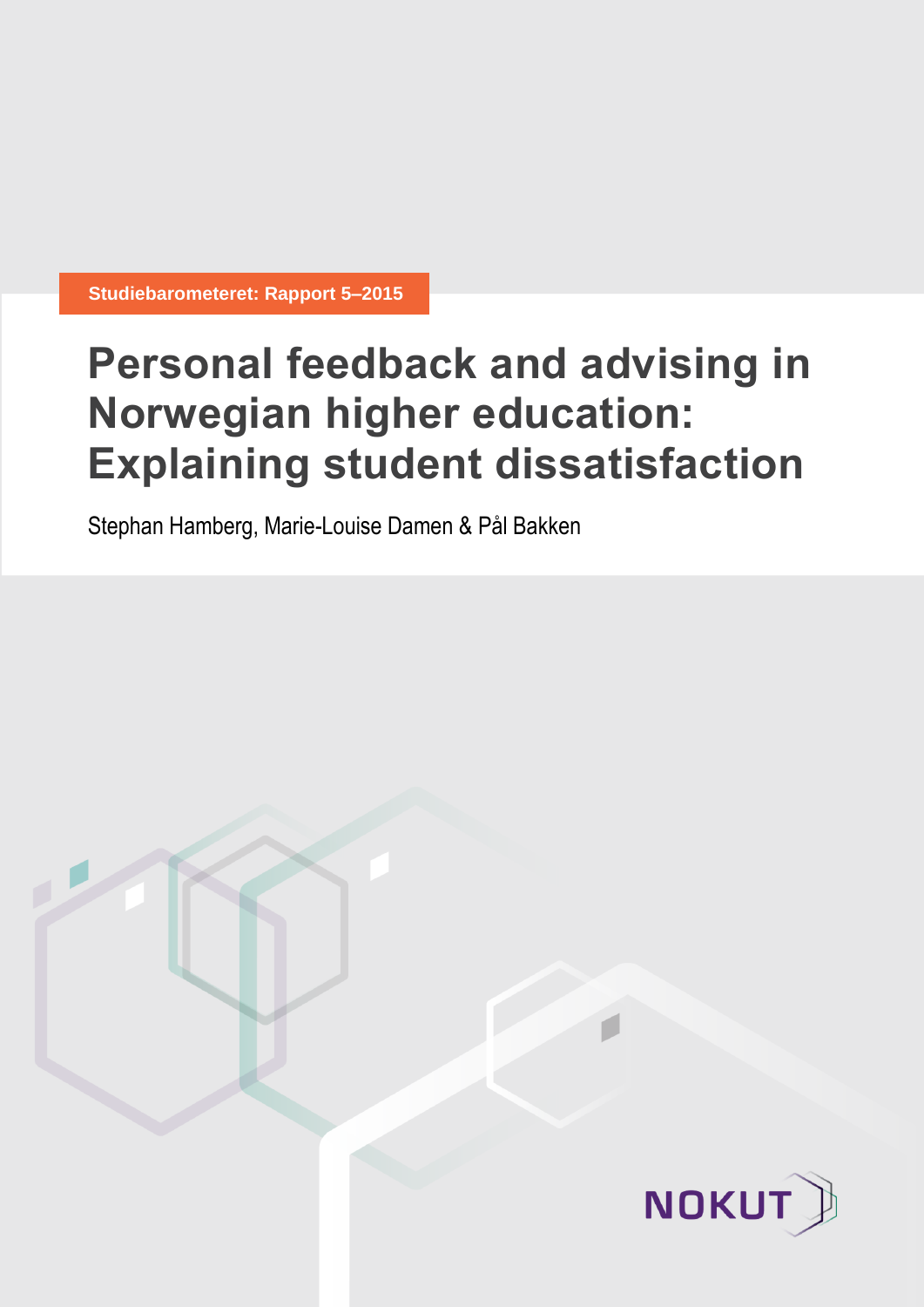## **Summary**

The Norwegian Agency for Quality Assurance in Education has completed an annual student survey about the perceived quality of education in Norwegian bachelor and master programs. Based on the national student survey and interviews with students, faculty, and program leaders at seven different study programs in medicine and engineering in Norway, we show that while students are dissatisfied with the feedback and advising they receive, this dissatisfaction do not affect the students' overall perception of the quality of their study programs. We argue that the main reason for this is that students do not expect formative feedback and individual advising to play a major role in their university education.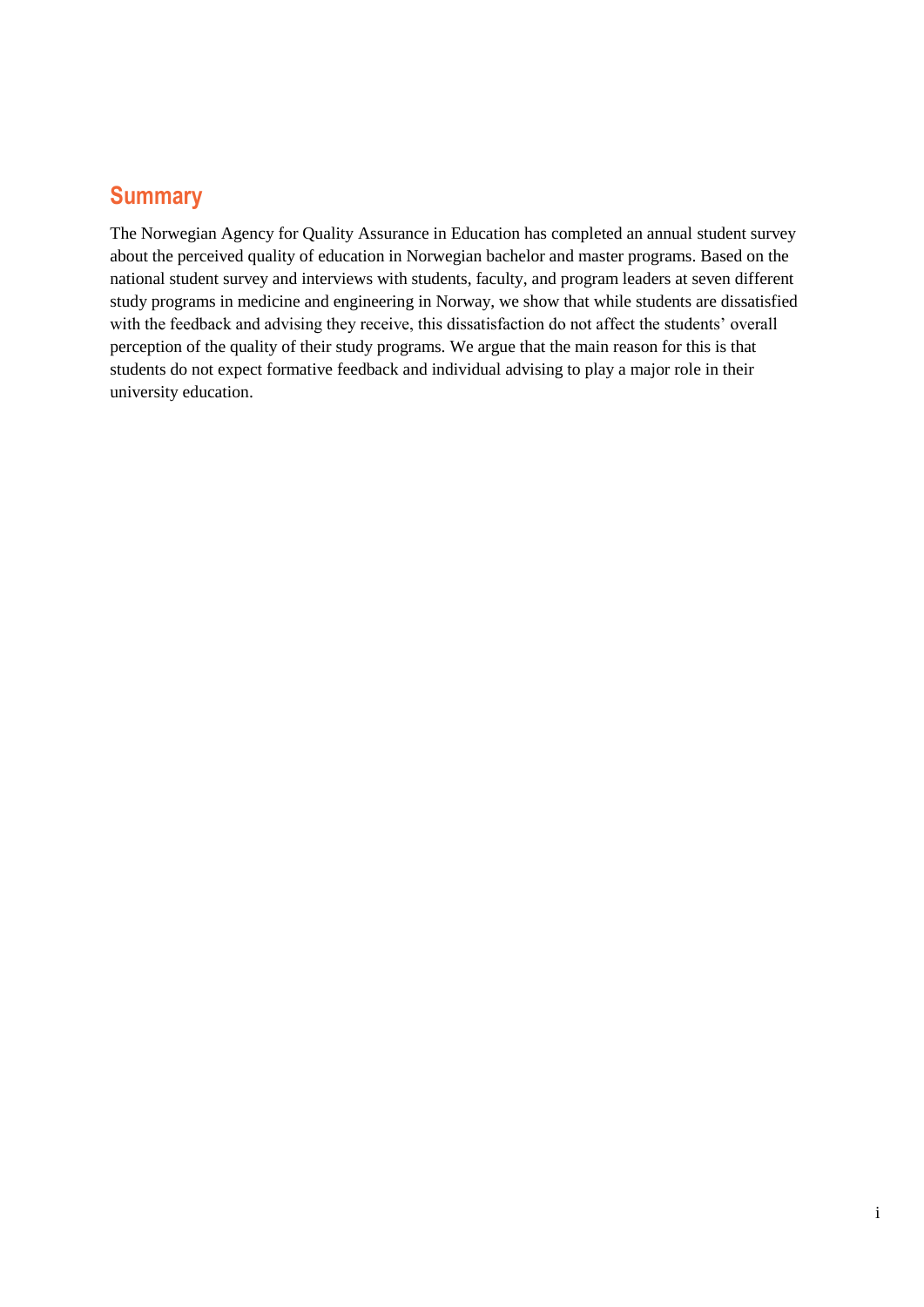# **Table of content**

| $\mathbf{1}$   |     |                                                                             |  |
|----------------|-----|-----------------------------------------------------------------------------|--|
| $\overline{2}$ |     |                                                                             |  |
| 3 <sup>1</sup> |     |                                                                             |  |
|                |     |                                                                             |  |
| 4              |     |                                                                             |  |
|                | 4.1 |                                                                             |  |
|                | 4.2 |                                                                             |  |
|                | 4.3 |                                                                             |  |
|                | 4.4 | The missing link between feedback, counselling and overall satisfaction  12 |  |
| 5              |     |                                                                             |  |
|                |     |                                                                             |  |
|                |     |                                                                             |  |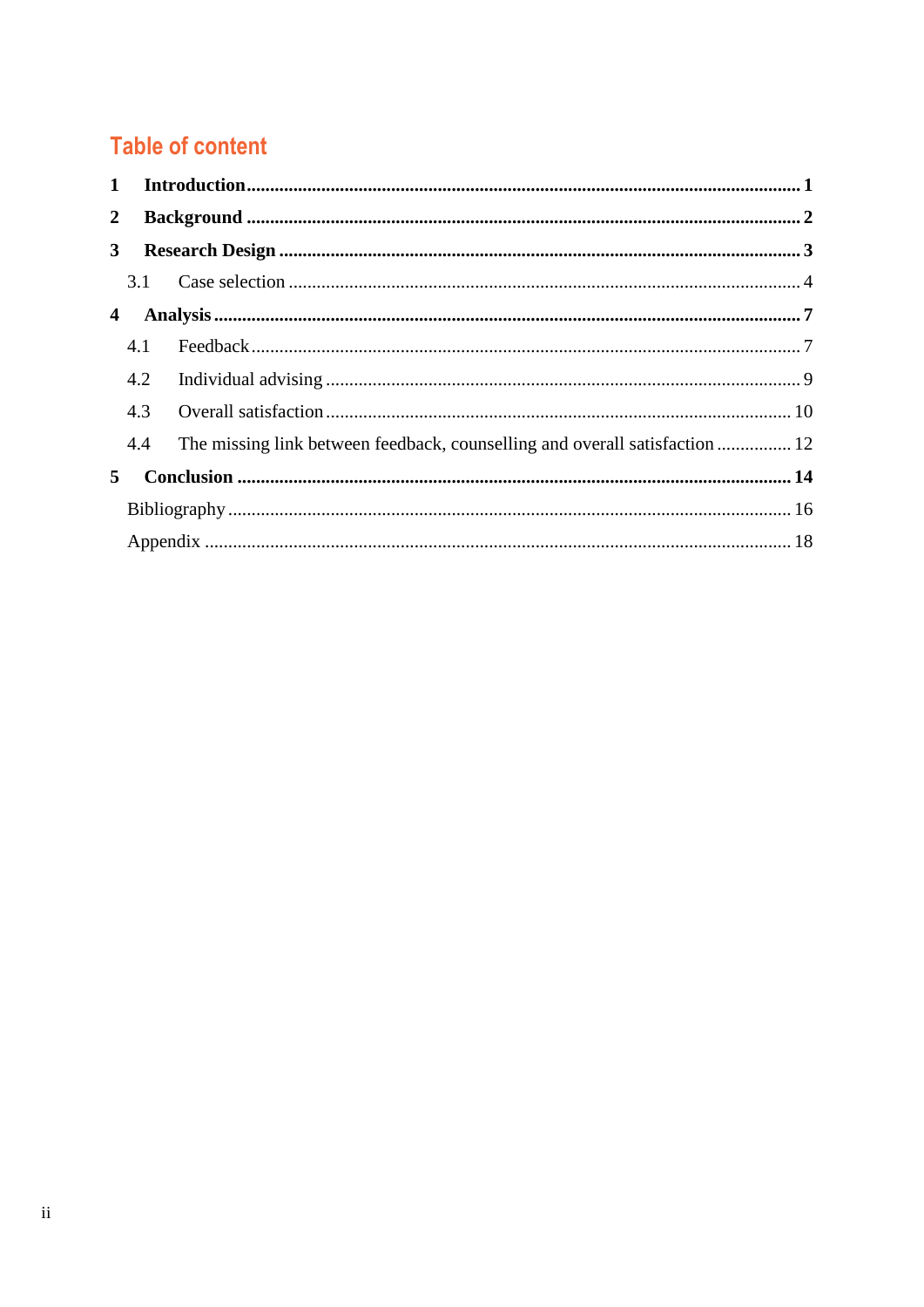## <span id="page-3-0"></span>**1 Introduction**

The Norwegian Agency for Quality Assurance in Education (NOKUT) runs an annual student survey about the perceived quality of education in Norwegian bachelor and master programs. The 2014 results were published in February 2015. One of the most striking result is that students, while very satisfied with the overall quality of their programs, are dissatisfied with the feedback and individual counselling they receive as students. This is a surprising result considering that feedback and counselling has been the focus of Norwegian and international education policies for many years.

Around the turn of the century, Norway began a significant reform process of its higher education system culminating in the "Quality reform" of 2003. The objectives of the reform was to improve the quality of the both education and research, reduce students' time to completion, and increase international cooperation. To improve the quality of education, the government wanted all higher education institutions to move away from an evaluation system of final exams and only summative evaluation, and towards a system of much more formative feedback and evaluation, such as portfolio evaluation, take home exams and essays. In addition, the government wanted the institutions to focus more on the individual student through an increased focus on individual advising (Ministry of Education and Research 2001).

In the more than 10 years that have passed since the reforms were initiated a number of evaluations have shown that Norwegian higher education institutions still rely heavily on final exams and summative evaluations (Michelsen and Aamodt 2007). A large number of politicians, student interest groups, and other interest groups have for years advocated that the higher education institutions need to refocus their methods of evaluation and increase their focus on individual advising, but it seems, to no avail. However, until now, we do not know what students themselves think about the amount and quality of the feedback and advising they receive, and whether student satisfaction with feedback and advising affects their perception of the overall quality of their study program. We answer those questions in this paper.

Based on the national student survey, Studiebarometeret, and interviews with students, faculty, and program leaders at seven different study programs in medicine and engineering in Norway, we show that while students are dissatisfied with the feedback and advising they receive, this dissatisfaction do not affect the students' overall perception of the quality of their study programs. We argue that the main reason for this is that students do not expect formative feedback and individual advising to play a major role in their university education. In other words, when asked about their satisfaction with quantity and quality of the feedback and advising they receive students indicate that they are dissatisfied, but because they did not expect much—and are largely unaware of the positive effects of feedback and advising—this dissatisfaction do not reduce their satisfaction with the overall quality of their study program.

In the remainder of this paper, we first discuss some research findings on the positive effects of formative feedback and individual advising. We then discuss our research design and case selection. In the third section, we present our findings before we conclude with some thoughts about the way forward.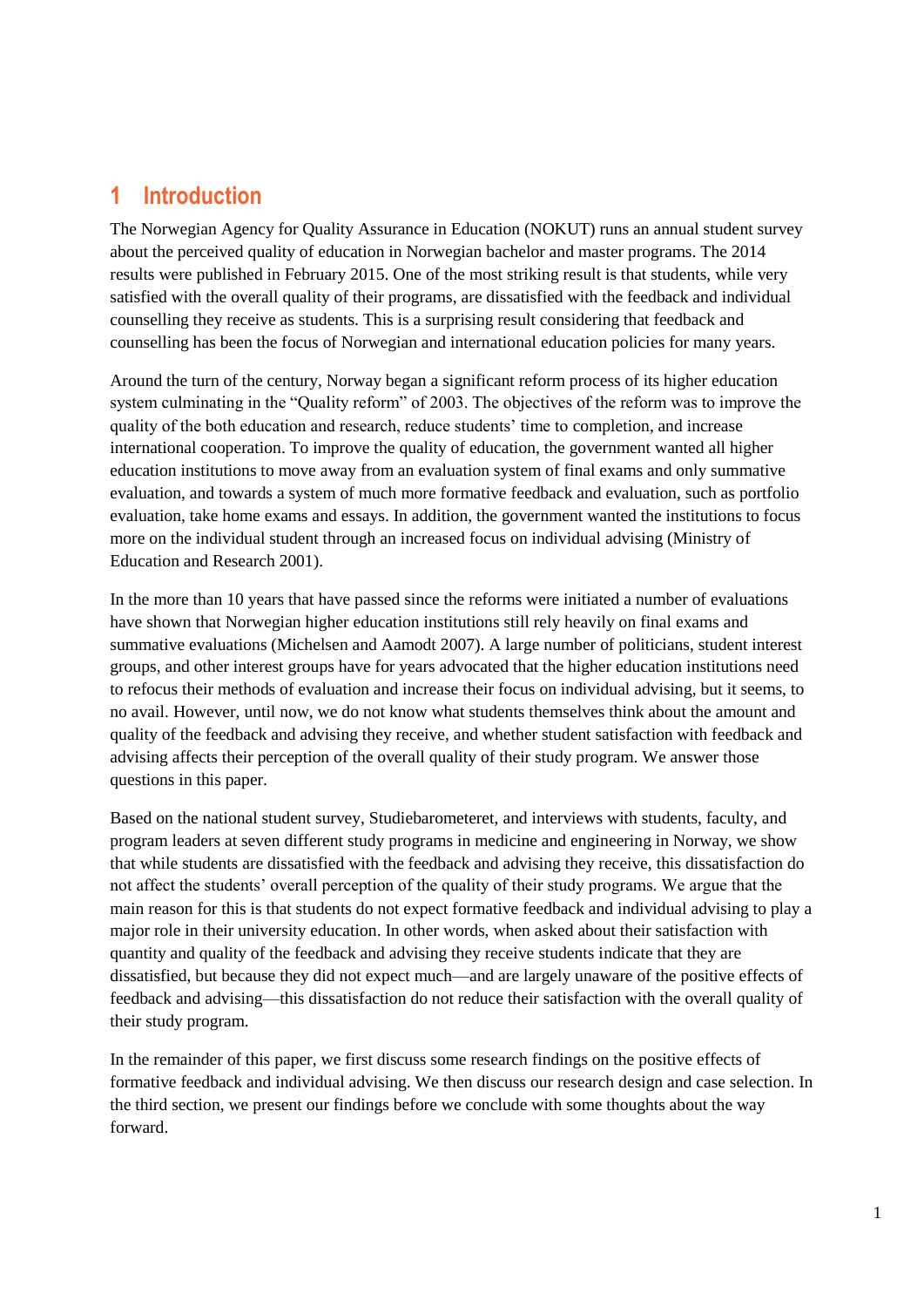## <span id="page-4-0"></span>**2 Background**

A significant amount of research shows that formative feedback and individual advising can have a positive effect on student skill and knowledge acquisition, learning, motivation, retention, and overall satisfaction. In this brief section, we detail some of this research.

The goal of formative feedback is to modify the student's thinking or behaviour to enhance learning (Shute 2008). According a large body of research show that feedback can "facilitate students' development as independent learners who are able to monitor, evaluate, and regulate their own learning" (Evans 2013 p. 72; see also Shute 2008; Black and William 2009; Hattie and Timperley 2007; Nicol and Macfarlane-Dick 2006). It is important to note that this research also indicates that not all feedback works. The effects of feedback are varied and research indicates that only certain types of feedback given under the right conditions is likely to have the desired effects. Even though these are important points we do not discuss it further as the effects of feedback is outside the scope of this paper.

In addition to enhance learning, feedback can also improve student motivation. Positive feedback can increase students' motivation and negate the potentially adverse effects of negative feedback (Lizzio and Wilson 2008). Other researchers (see for example Narciss and Huth 2004; Wigfield and Eccles 2000; Lepper and Chabay 1985) have also found similar effects. Wigfield and Eccles (2000), argue that timely and constructive feedback can increase a student's interest and motivation for problem solving. Nicol and Macfarlane-Dick (2006) suggests that for formative feedback to have positive effects, feedback should encourage, amongst other things, positive motivational beliefs and selfesteem. Even though we have not found any research that explicitly connects student motivation and self-esteem to student retention and completion, the connection seems logical. A student who gains confidence and motivation in her study program is more likely to complete the program.

Formative feedback is not the only way to enhance student learning, motivation, and overall satisfaction. Another important factor is student-faculty interaction. A significant number of studies have shown that student-faculty interaction has a positive effect on student learning, personal development, and overall satisfaction (Astin 1993; Kuh and Hu 2001; Bjorklund et al; Endo and Harpel 1982; Thompson 2001; Kuh 1995; Pascarella and Terennzini 1980, Tinto 1987). In there much cited article from 2001, Kuh and Hu argue that increased student-faculty interactions increase the educational and personal achievement of students, as well as their overall satisfaction with their education. Bjorklund et al. (2004) show that student-faculty interactions coupled with constructive feedback increased engineering students' problem solving skills, group skills, occupational awareness, and engineering competence. Other studies have shown that the frequency of informal contact between students and faculty can lead to intellectual growth and student satisfaction (Endo and Harpel 1982). Pascarella and Ternezini (1980) found that the quality of interactions is more important than the quantity, but that high quality interactions increased students' intellectual development, as well as, first-year student persistence. In his 1987 seminal book "Leaving College: Rethinking the Causes and Cures of Student Attrition", Vincent Tinto examines the role of student-faculty interaction and finds that the quality of student-faculty interaction and the student's integration into the university are central factors limiting student attrition (see Hovdhaugen and Aamodt 2005 for a similar argument).

Other research on student satisfaction shows that other factors than feedback and student-faculty interaction affect how satisfied students are with their study programs and higher education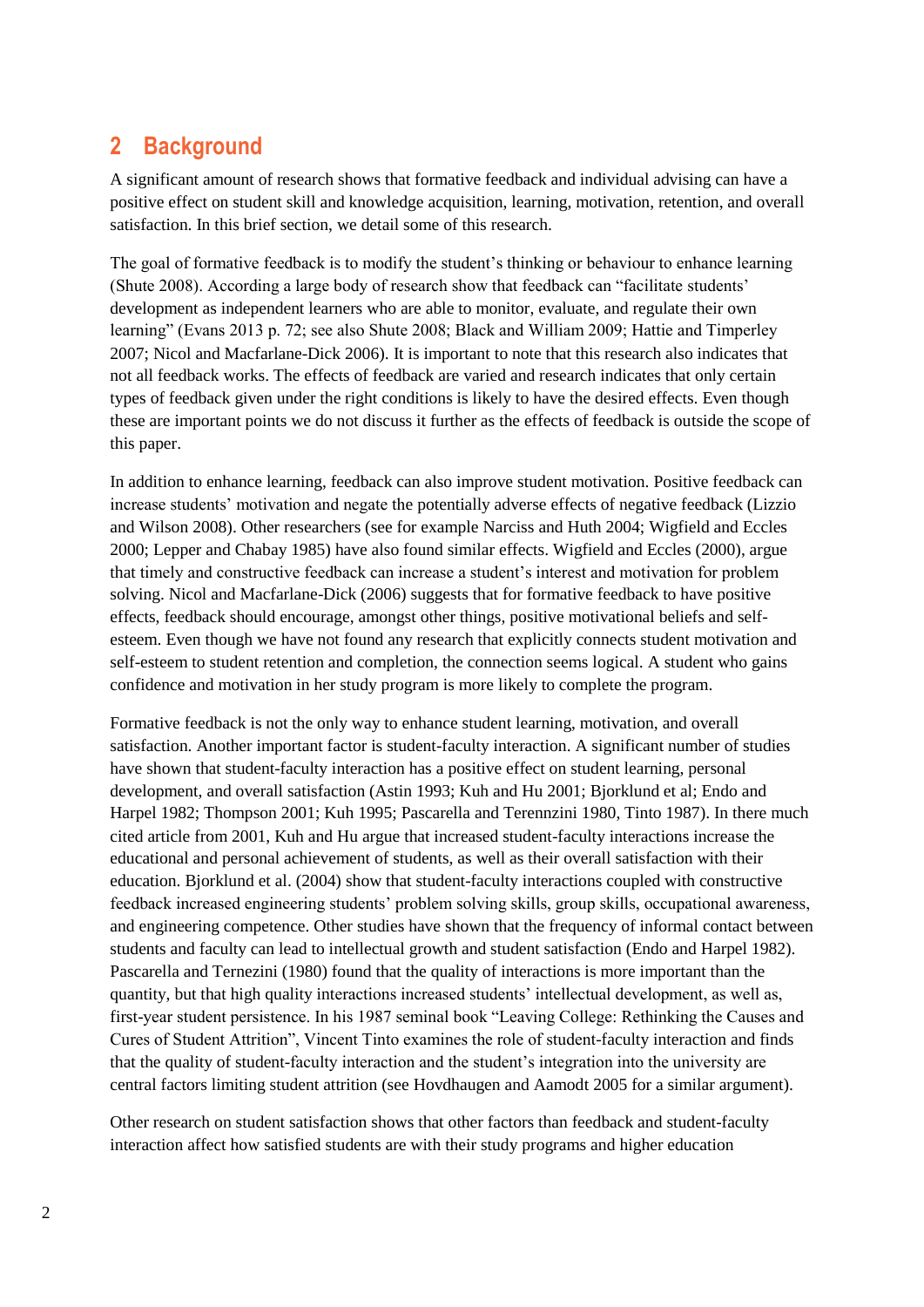institutions. In a study of first-year students in Norway, Wiers-Jenssen et al. (2010) find that student satisfaction is a function of the social environment, various features of the physical infrastructure and support facilities, and the quality of teaching and instruction (189). In their study of student satisfaction at an U.S. university, Elliot and Healy (2001) finds that student centeredness—that is, the degree to which the students feel welcome and value—is an important predictor of student satisfaction. In addition, they find that the campus climate and instructional effectiveness are other important predictors.

In sum, formative feedback and student-faculty interaction (individual advising), are critical factors that under the right conditions can increase student learning, motivation, retention and overall satisfaction. In addition, other factors such as the quality and effectiveness of teaching, the overall quality of the campus, and the degree to which students feel welcomed and valued explain student satisfaction. In the next section, we describe our research design and case selection for the qualitative study.

## <span id="page-5-0"></span>**3 Research Design**

l

In this paper, we answer three separate, but connected research questions. First, why are Norwegian students dissatisfied with the feedback and advising they receive? Second, how important is feedback and advising in students assessment of the overall quality and what further explains the students overall satisfaction? Finally, why are students satisfied with the overall quality of the program when they are dissatisfied with important elements of their education (feedback and advising)? To answer these three questions, we combine insights from the national student survey, Studiebarometeret, with interview data from seven different study programs in engineering and medicine.

We use a nested analysis design (Liberman 2005), where we first examine the quantitative data to select cases for the qualitative analysis. We then use insights from the interviews to develop hypotheses that we test with the data from survey. The mixed-method design allows us to better answer the questions we pose in this paper. Whereas the survey allows us to say something about student satisfaction and dissatisfaction, the interviews provides us with a better understanding of what students value with their study programs and to understand why they are satisfied or dissatisfied with key aspects of their study programs.

Studiebarometeret is an annual national level student survey run by the Norwegian Agency for Quality Assurance in Education (NOKUT). NOKUT invites all second year bachelor and master students, as wells as 5th year students in 5-year integrated masters programs and 6-year professional programs to answer the online survey. The survey consists of approximately 90 questions regarding the students' perception of the quality of the study program. NOKUT does not ask questions about individual courses, institutional issues, or student welfare.1 NOKUT asks every student to assess different aspects of the quality of the study program on a 5-point Likert scale. NOKUT divides the majority of the answers into seven indexes: (1) learning culture/environment, (2) stimulation and coherence, (3)

<sup>1</sup> For more information about the survey, see Lid et al (2014) and Damen (2015). See als[o http://www.nokut.no/en/About-Studiebarometeret/](http://www.nokut.no/en/About-Studiebarometeret/) for a detailed description of the survey.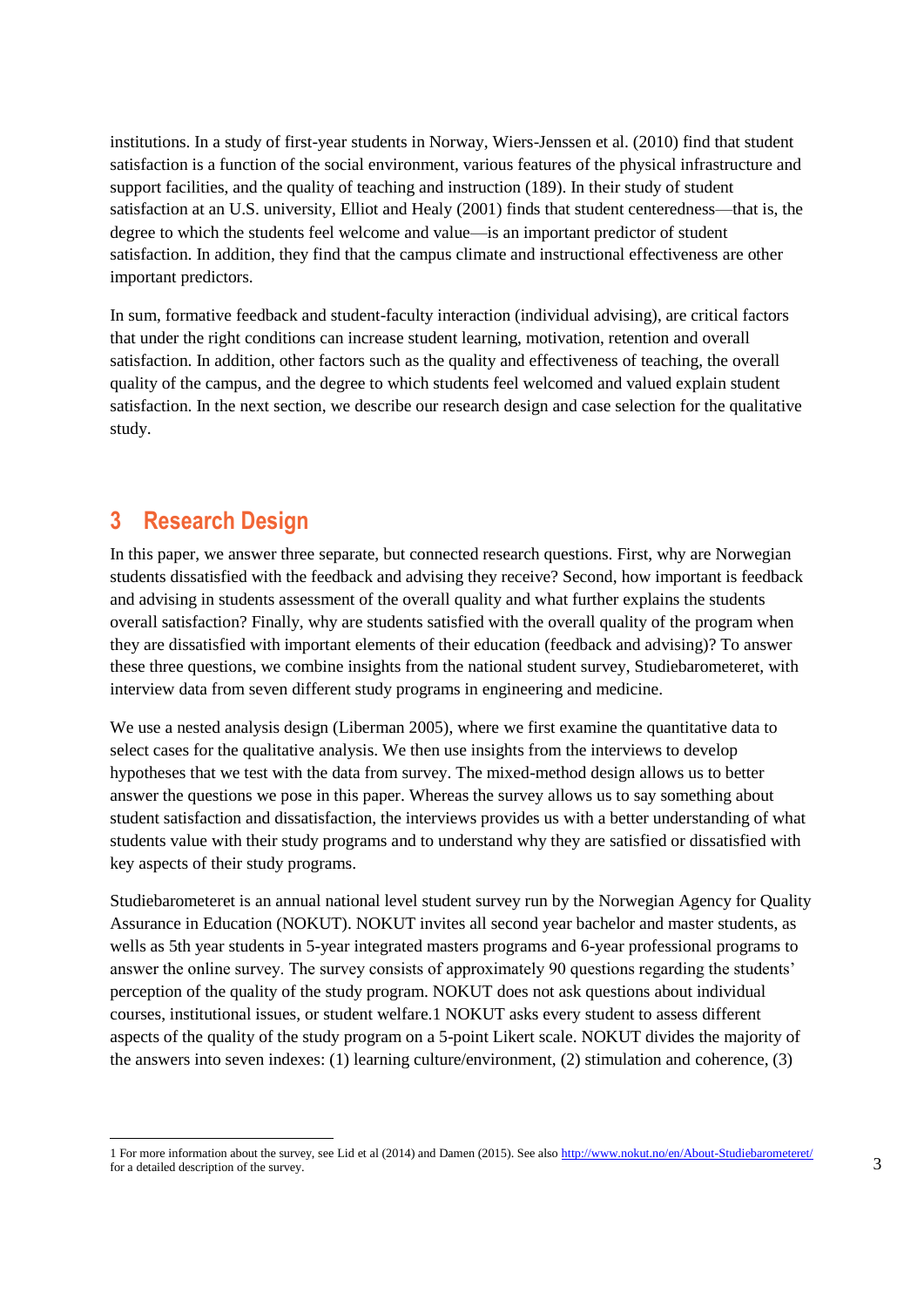working life relevance, (4) teaching and academic counselling, (5) examinations and assignments, (6) learning outcomes, and (7) student influence and participation.

In 2014, the population consisted of 58,000 students and approximately 25,000 students completed the survey (42%). Norwegian students are overall very satisfied with the quality of their study programs. The average score on the statement "I am, all things considered, satisfied with the program I am currently attending" was 4.1, and 75% of the respondents scored the statement 4 or 5. Despite the students' overall satisfaction, the average scores for the questions "How satisfied are you with feedback on your work from your teachers?" and "How satisfied are you with individual student counselling by the teacher?" were only 3.3 and 2.9 respectively. Making them among the lowest scoring items in the survey. In figure one we display the distribution of the answers to the three questions.



*Figure one: Distribution, whole sample*

Figure one illustrates the significant difference in student satisfaction on the three items. Whereas 75 percent of the respondents answer four or five for overall satisfaction, 75 percent of the respondents answer three or four on satisfaction with feedback, and 75 percent answer two, three or four on satisfaction with individual counselling. This gap and the lack of a relationship between feedback, counselling, and overall satisfaction is contrary to what the literature suggests that it should be.

## <span id="page-6-0"></span>*3.1 Case selection*

We furthered explored these results to identify which study programs to examine in debt. First, we disaggregated the data by academic fields. The analysis of academic fields showed that students in medicine, psychology, and engineering had the largest difference in scores between overall satisfaction and feedback and counselling. We further disaggregated the data by study programs and from there we chose 10 study programs to investigate further. Of the 10 programs, seven invited us for interviews. These study programs were two medical programs (medical doctor programs at the University of Oslo (UiO) and the Norwegian University of Science and Technology (NTNU)). Two 5 year master programs in engineering at NTNU (Product and product development and Materials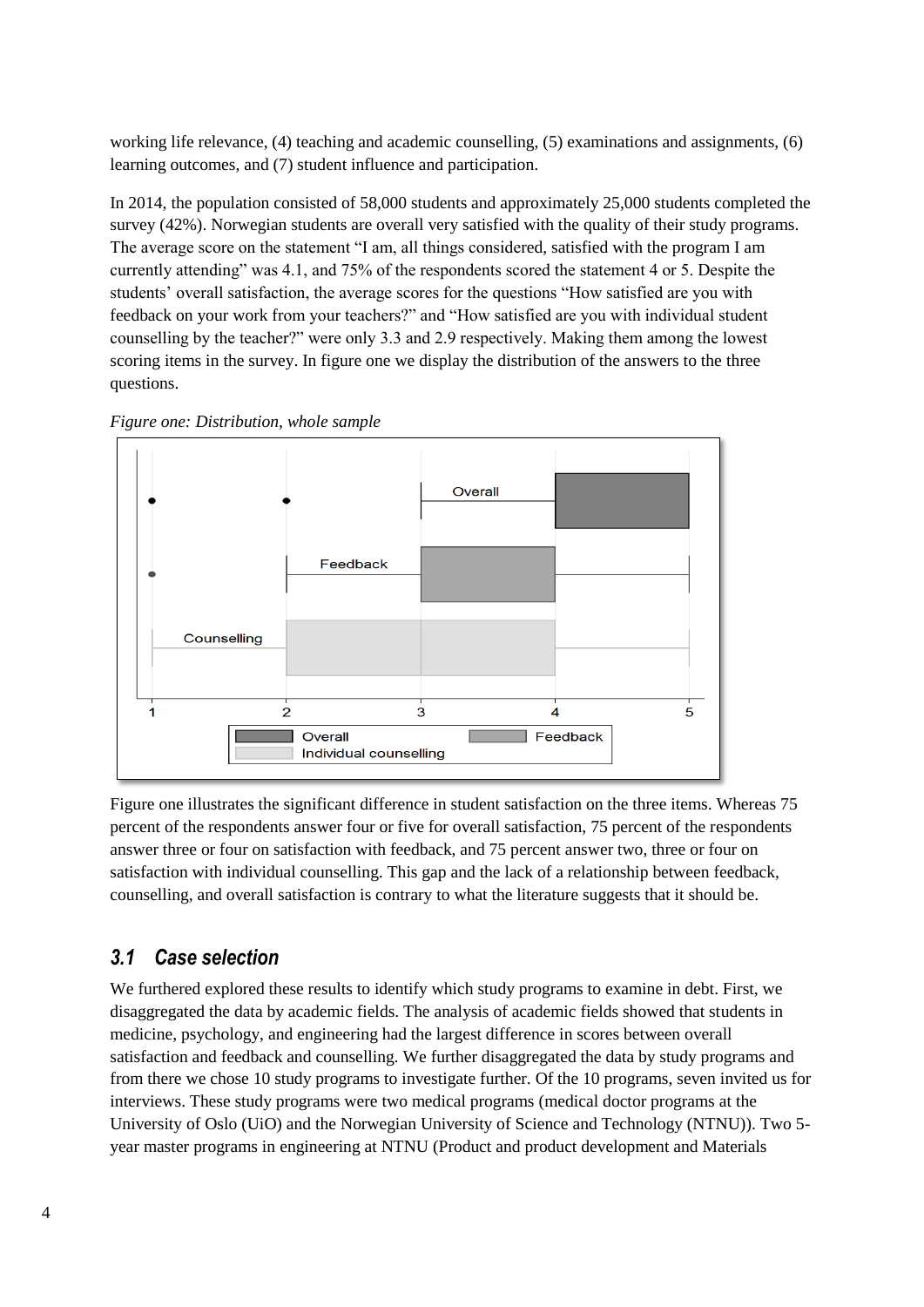science and engineering, and three bachelor programs in engineering (Chemical and materials technology engineering at the Sør-Trøndelag university college (HiST) and Oslo and Akershus university college (HiOA), and civil engineering at HiOA). These seven programs allowed us to examine programs at both the masters and bachelor level and at university and university college level. In addition, the case selection provide us with variation in terms of student satisfaction on all three indicators. Table one lists the programs and the average scores for each of the three indicators, as well as, the difference between overall satisfaction and feedback and counselling.

| Program                       | Overall | <b>Feedback</b> | Counselling | Overall-<br>feedback<br>difference | Overall-<br>counselling<br>difference | <b>Institution</b><br>type | <b>Degree</b>    |
|-------------------------------|---------|-----------------|-------------|------------------------------------|---------------------------------------|----------------------------|------------------|
| UiO medicine                  | 4,19    | 2,25            | 1,96        | $-1,94$                            | $-2,23$                               | University                 | Professional     |
| NTNU medicine                 | 4,43    | 2,7             | 1,8         | $-1,73$                            | $-2,63$                               | University                 | Professional     |
| NTNU product                  | 4,04    | 2,71            | 2,22        | $-1,33$                            | $-1,82$                               | University                 | 5-year<br>master |
| NTNU material                 | 4,46    | 3,31            | 3,3         | $-1,15$                            | $-1,16$                               | University                 | 5-year<br>master |
| HiST chemical and<br>material | 4,3     | 3,42            | 3,26        | $-0,88$                            | $-1,04$                               | College                    | Bachelor         |
| HiOA chemical and<br>material | 4,5     | 3,33            | 2,9         | $-1,17$                            | $-1,6$                                | College                    | Bachelor         |
| HiOA civil engineering        | 4,01    | 2,29            | 2,15        | $-1,72$                            | $-1,86$                               | College                    | <b>Bachelor</b>  |

*Table 1: Score per program on key indicators*

As we can see from table one, both medicine programs had the largest difference between overall satisfaction and satisfaction with feedback and counselling. There is also a significant difference between the two engineering programs at NTNU in satisfaction with feedback and counselling. While students in product design score relatively low, this is not the case for the students in material engineering. Students at the two programs in chemical engineering are significantly more satisfied with feedback and counselling than the civil engineer program at HiOA. Since students score all indicators on a Likert scale, we also show the distribution for each program in box plots below.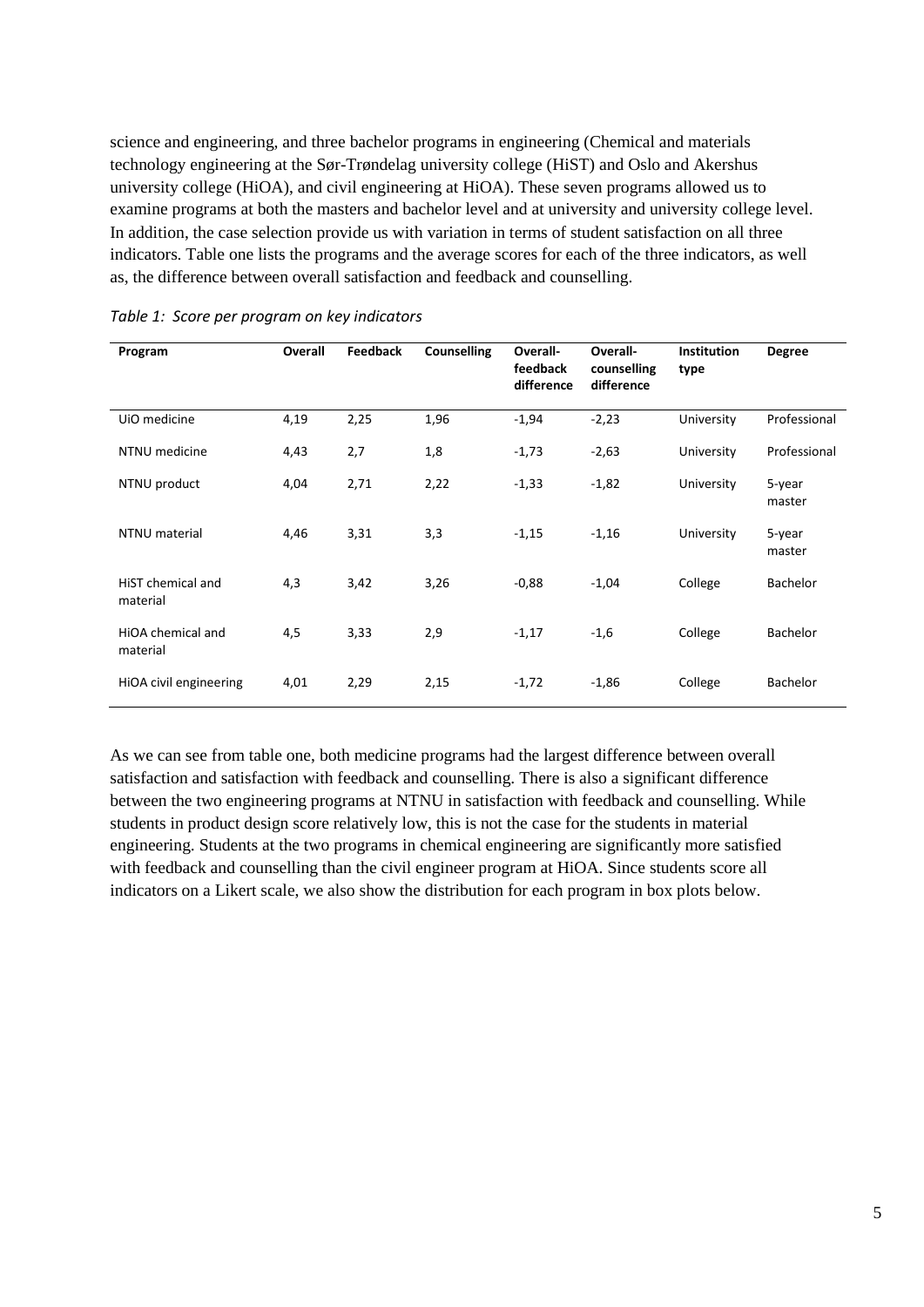*Figure two: Distributions for seven selected programs*



Figure two, shows the distribution for all student in the seven programs we chose to interview. The figure illustrates, not only that students in these programs were much more dissatisfied with counselling and feedback, than with the overall quality of the program, but also that the students vary much more in their assessment on feedback and counselling than on overall satisfaction.

We asked each of the seven programs for permission to interview students, faculty and program leaders. We also asked for help with recruitment of 5-7 students and 2-3 faculty members with teaching obligations. For the professional and 5-year master programs, we interviewed two studentgroups. One consisting of students currently in their 4th semester and one consisting of students currently in their 10th semester. For the bachelor programs, we interviewed one student-group consisting of students currently in their 4th semester. We selected students in their 4th and 10th semester because only students in those semesters answered the survey in the fall of 2014. There was no requirement that students had to have answered the survey to participate in the interviews, and indeed, we do not know whether they did or not. The interviews, except for the program leaders, were all semi-structured group interviews. We recorded all interviews, one of the authors transcribed the interviews, and all three authors coded and organized each interview. We then created organized a summary of our findings together as a group.

By focusing exclusively on only two academic fields in our qualitative analysis we clearly reduce our ability to generalize based on the findings from our interviews. However, the main purpose of the interviews is to generate alternative explanations and hypotheses to test with the entire sample of our survey. In the end, it is our belief that this back and forth between our quantitative and qualitative data provided us with the most robust research design.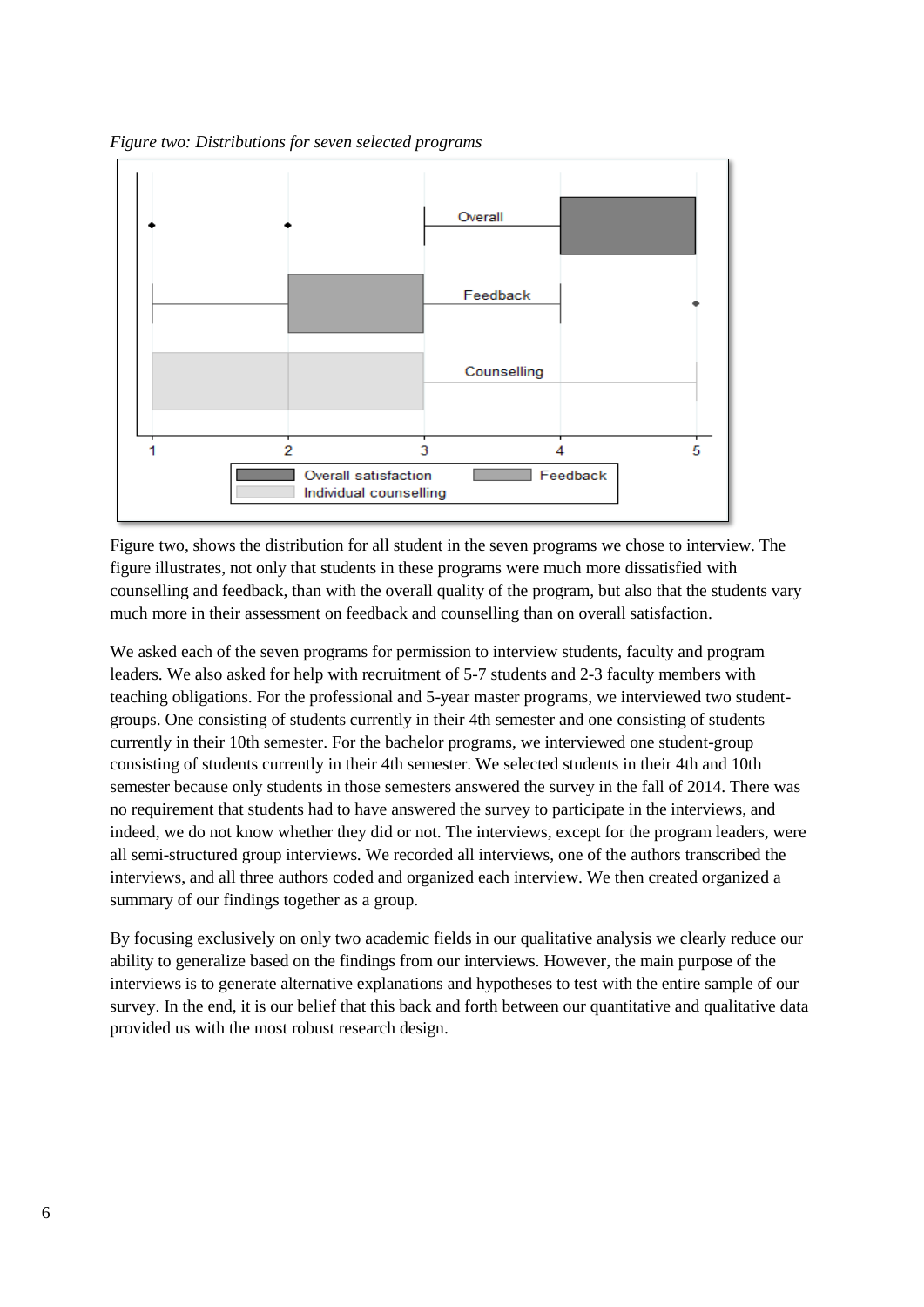## <span id="page-9-0"></span>**4 Analysis**

In this section, we first discuss why students are dissatisfied with feedback and advising. We then explain why students are satisfied with the overall quality of their study program. Finally, we explain why students' dissatisfaction with feedback and advising does not affect their assessment of the overall quality of their study program.

## <span id="page-9-1"></span>*4.1 Feedback*

l

Of the programs we have selected four are university degrees and three are college degrees. Two of the university programs are 5-year integrated master degrees (engineering) and two are 6-year professional degrees (medical doctor). The three college degrees are all bachelor degrees in engineering.

All the engineering degrees (bachelor and master) are similarly organized. During the first year students take introductory classes in several natural science fields (math etc.), then from year two, student specialize more in their respective fields. Most courses are taught in a lecture format, and for nearly every class throughout the program, students have to turn in weekly or bi-weekly assignments. These assignments are graded on a pass/fail basis and students must pass a certain number of assignments to sit for the final exam.2

The medical programs are organized very differently than the engineering programs. At both universities, the students have a mix of lectures, problem based learning, and practical training at hospitals and general practitioner clinics. The only form of student assessment is a final exam at the end of each year, and students do not hand in assignments or projects except for a master thesis in their fifth year.

In general, the students at all seven programs, are relatively dissatisfied with the feedback they receive. The mean score on feedback for the entire sample is 3.28 (sd. 1.1), while the mean score for the programs we interviewed is 2.49 (sd. 1.1). The mean score for the least dissatisfied program is 3.43 (sd. 0.87), while the mean score for the most dissatisfied program is 2.18 (sd. 1.04). Our interviews with students indicate the lack of constructive or formative feedback is the most important source of the students' dissatisfaction. When we asked students what kind of feedback they receive, the most common answers were "we only receive a letter grade after our final exam", or "we don't receive any feedback" (or some variation of these two answers). Only after the students discussed the question among themselves, did they think of other sources of feedback. The weekly assignments engineering students, both university and college, hand in, is a potential source for feedback. However, the student assistants who grade the weekly assignments do not have time to write detailed feedback. Instead, students only receive a pass or fail on the assignments. All students agreed that the weekly assignments were valuable in terms of preparation for final exams, but they also agreed that the pass/fail notation do not constitute feedback. Indeed, most student do not even pick up the graded assignments.

Students at the two bachelor programs in chemical engineering was somewhat more satisfied with the feedback they received compared to students at other programs. The main reason for this was the

<sup>2</sup> For most of the classes, the grade on the final exam is the only grade the students receive. For some classes students also complete individual or group projects. These projects sometimes count towards the student final grade.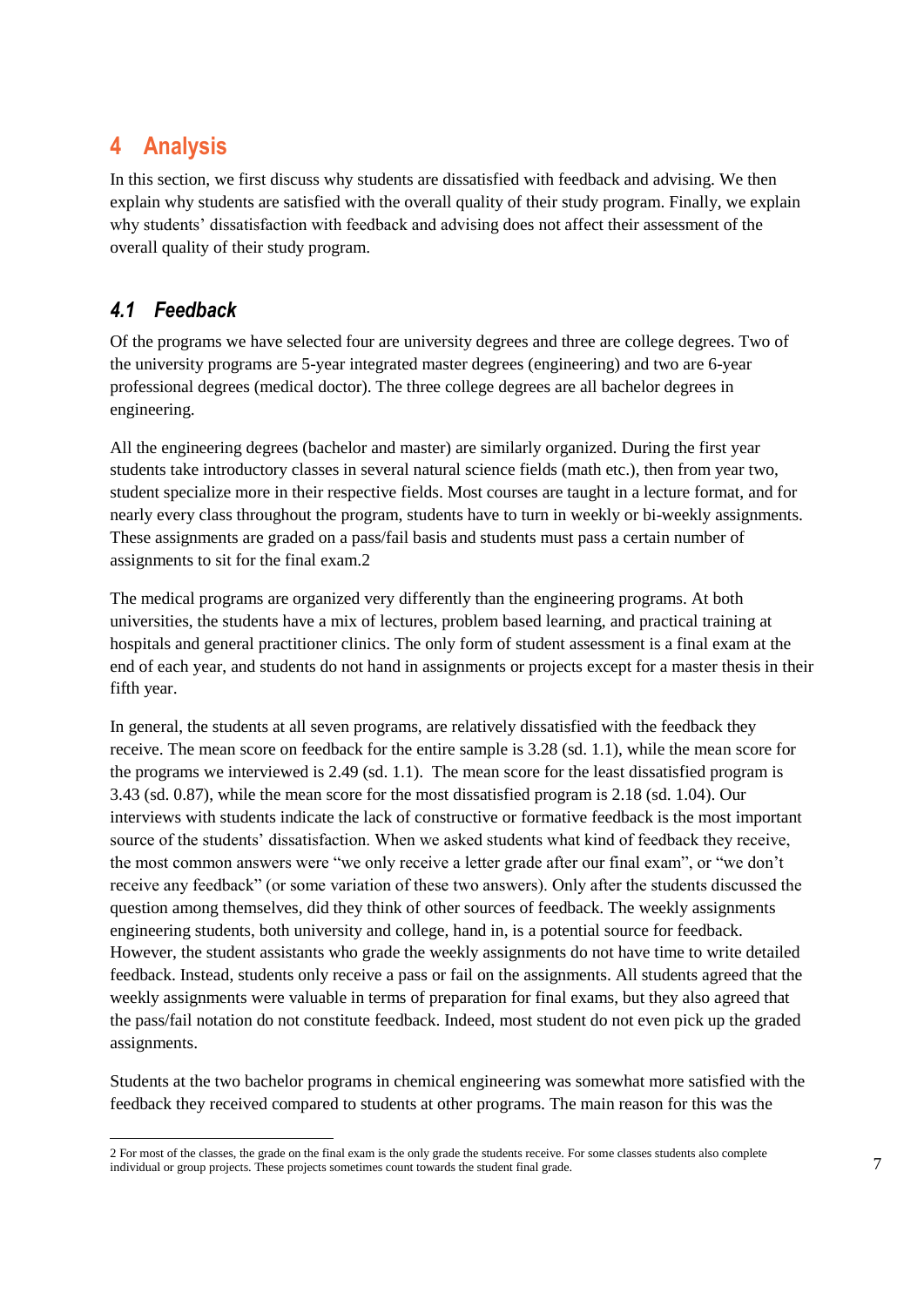feedback they received on their laboratory reports. Rather than pass/fail, students receive detailed comments on their lab-reports and are required to revise their reports based on the feedback and turn them back in for approval. Though time consuming, students found this to be helpful for their learning.

The medical students receive no written feedback other than a grade on their annual exams. Students spend a significant amount of time with faculty and medical doctors, and the potential for oral feedback is significant. However, students report that most of the interaction takes place in a group setting and there is little time for individual feedback.

From our interviews with the students, it seems clear that the main reason for student dissatisfaction with the feedback they receive relates to the quantity of feedback more than the quality of feedback. Students indicate that they are satisfied with the feedback they receive on laboratory reports and other projects, but in general, they receive a limited amount of formative feedback.

Unfortunately, we do not ask students about the quantity of feedback they receive in their study program, but we do ask students how much different types of teaching and learning methods are used. This allows us to statistically test whether different types of teaching methods are more conducive to providing feedback to students. Figure three is based on an ordinal logistic regression of where feedback is the dependent variable and different types of teaching methods are the independent variables (due to space constraints we show the regression table in the appendix).



*Figure three: Marginal effects of teaching methods on feedback*

The dots represents the predicted probabilities of the logit coefficients. The shaded area represents the 95% confidence interval.

The figure shows the probability of a student scoring "5" on feedback dependent on a student's assessment of how much lecture and written assignments the program uses. The left panel shows that the probability of scoring "5" on feedback increases from approximately 11 percent if lectures are rarely used to 12.3 percent if lectures are frequently used. In other words, lectures, as a teaching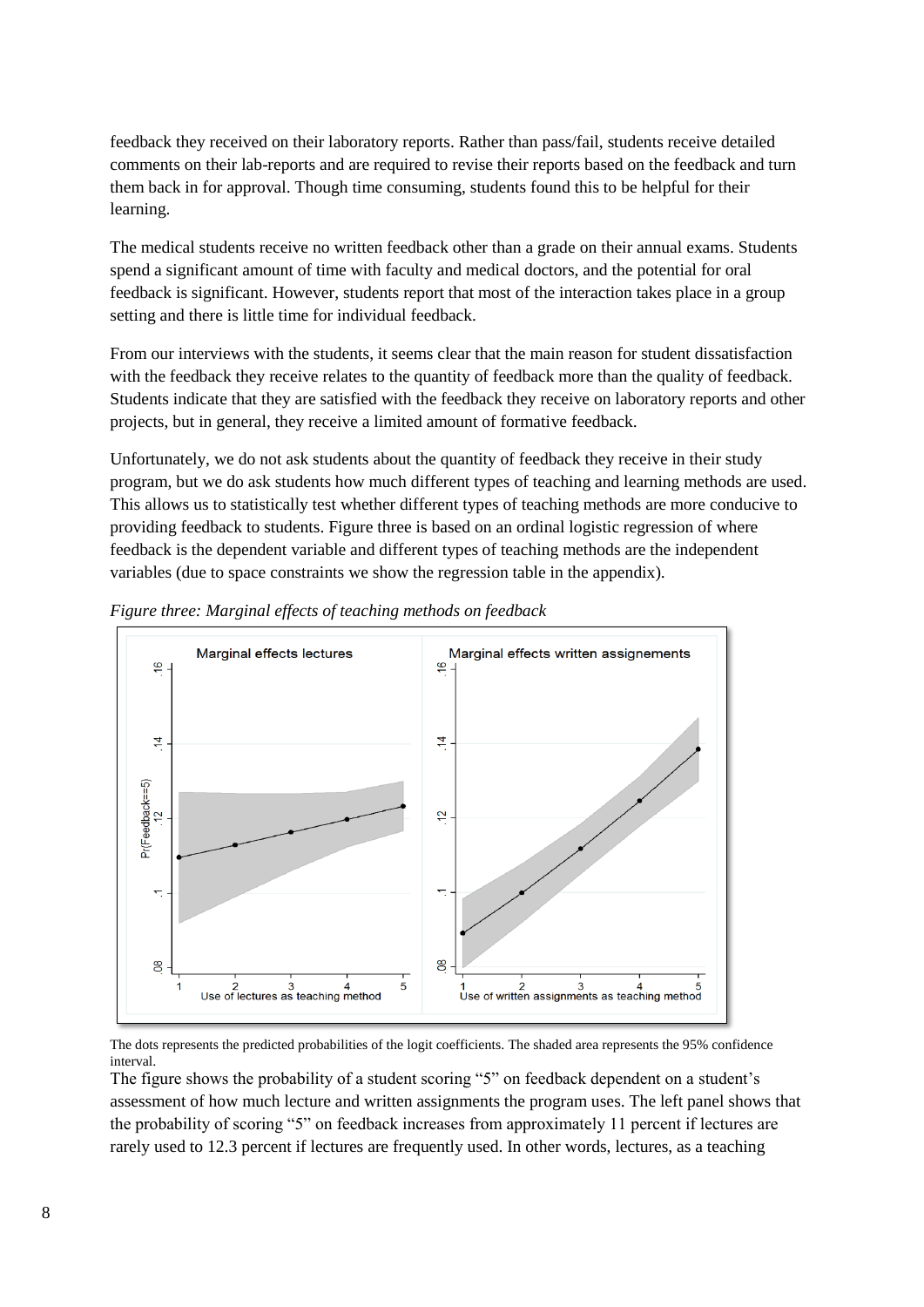method does not increase the probability of students being more satisfied with feedback very much. Indeed as we see from the confidence intervals, the relationship is not statistically significant. The right panel shows that the probability of scoring "5" on feedback goes from approximately 9 percent when a program use written assignments sparingly to nearly 14 percent when a program use written assignments frequently. These results, and other results from the model (see appendix), largely supports the findings from the interviews.

## <span id="page-11-0"></span>*4.2 Individual advising*

Norwegian students are dissatisfied with the individual advising they receive in their programs. This holds true for the whole sample and for all of the programs we interviewed for this project. For the whole sample, the mean score on individual counselling is 2.85 (sd. 1.2), while for the programs we interviewed the mean score on this question was 2.17 (std. dev 1.07). Of the seven programs, the most satisfied programs scored 3.3 (sd. 1.4), while the most dissatisfied program scored 1.82 (sd. 0.96).

As with feedback, the main reason—according to the interviewees—for students' dissatisfaction with individual advising is the lack of advising and not with the quality. The most satisfied program in terms of individual feedback is the 5-year integrated master program in Material Science and Engineering. However, there is a significant difference between the second year students (2.75/sd. 2.0) and the fourth year students (3.56/sd. 1.0). The second year students are dissatisfied, while the fourth year students are relatively satisfied. The fourth year students told us that they were quite satisfied with the advising they receive with their master's thesis and projects related to their thesis. However, they agreed with the second year students that during the first years of the program they received very little advising, especially considering the small size of their cohorts.

Students at the bachelor program in chemical engineering at Sør-Trøndelag University College are quite satisfied with the advising they receive. For these students the relatively small size of the program and the collegiality between students and the teaching staff allow students to meet regularly with faculty members to discuss assignments, and projects. Students in the program felt that they knew the teachers and the teachers new them, and this made it easier to seek individual advice when necessary. Students at the bachelor program in chemistry at Oslo and Akershus University College largely agreed to these sentiments.

For many of the other programs, the lack of collegiality and familiarity with faculty members is a key reason for the students' dissatisfaction with the advising they receive. In several programs, the students were frustrated that no faculty members knew their name, and that students could spend five years in a study program without getting to know any teachers nor would any teachers know them.

As with feedback, we did not ask students about the frequency with which they received individual counselling. However, based on our interviews it is clear that some teaching methods are more conducive for individual counselling than others are. To test this statistically we ran an identical model as with feedback, but changed the dependent variable to individual counselling. Figure four, illustrates, in even starker terms, how much more conducive, written assignments are to provide students with individual counselling than lectures.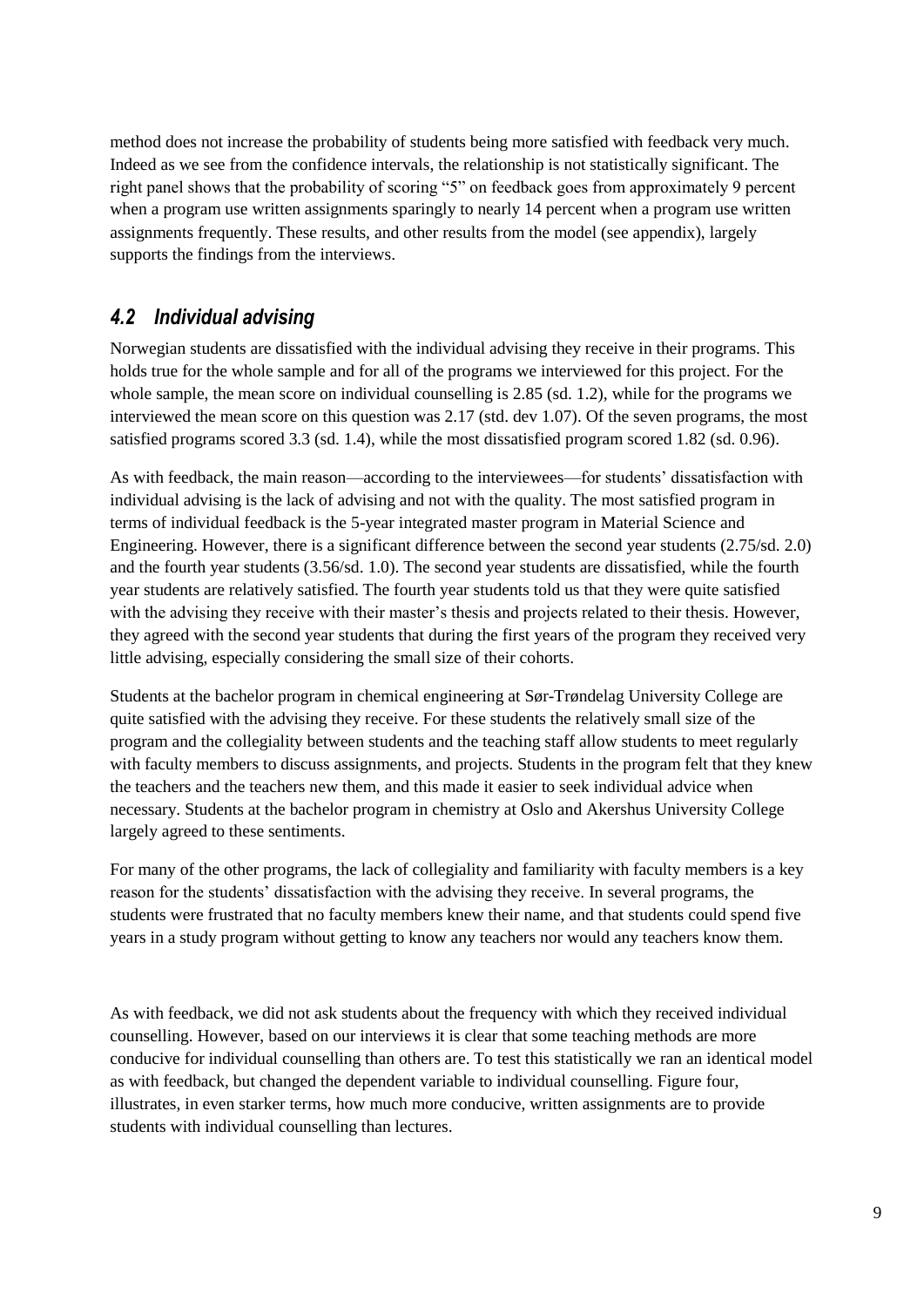

*Figure four: Marginal effects of teaching methods on individual counselling*

The left panel shows that there is no statistically significant relationship between lectures and individual counselling, whereas the left panel shows that the probability of scoring "5" on individual counselling increases from approximately 6.5 percent to over 10 percent for a program that use written assignments frequently rather than rarely. As with feedback, these results, and other results from the model (see appendix), largely supports the findings from the interviews.

### <span id="page-12-0"></span>*4.3 Overall satisfaction*

Norwegian students are generally very satisfied with the overall quality of their study programs. The average score for the whole sample is 4.05 (sd. 0.98). Students at the seven programs we interviewed were even more satisfied, with an average score of 4.21 (sd. 0.91). The average score of the most satisfied program was 4.54 (sd. 0.68), while the average of the least satisfied program was 4.04 (sd. 0.92). In general, students in all programs were very satisfied with the overall quality and the variation among the programs is very small.

According to our interviews, the most important factors explaining students' overall satisfaction are coherence of the program, relevance of the program, that the program and teaching methods were stimulating, and the learning and social environment. The majority of the students felt that the programs were well structured, offered a good mix of courses and assignments and learning methods, and that these where stimulating. The students also felt that the study programs were very relevant to the labour market and this was an important factor in their assessment of the overall quality. Finally, students, especially those studying in Trondheim, emphasized the social environment in their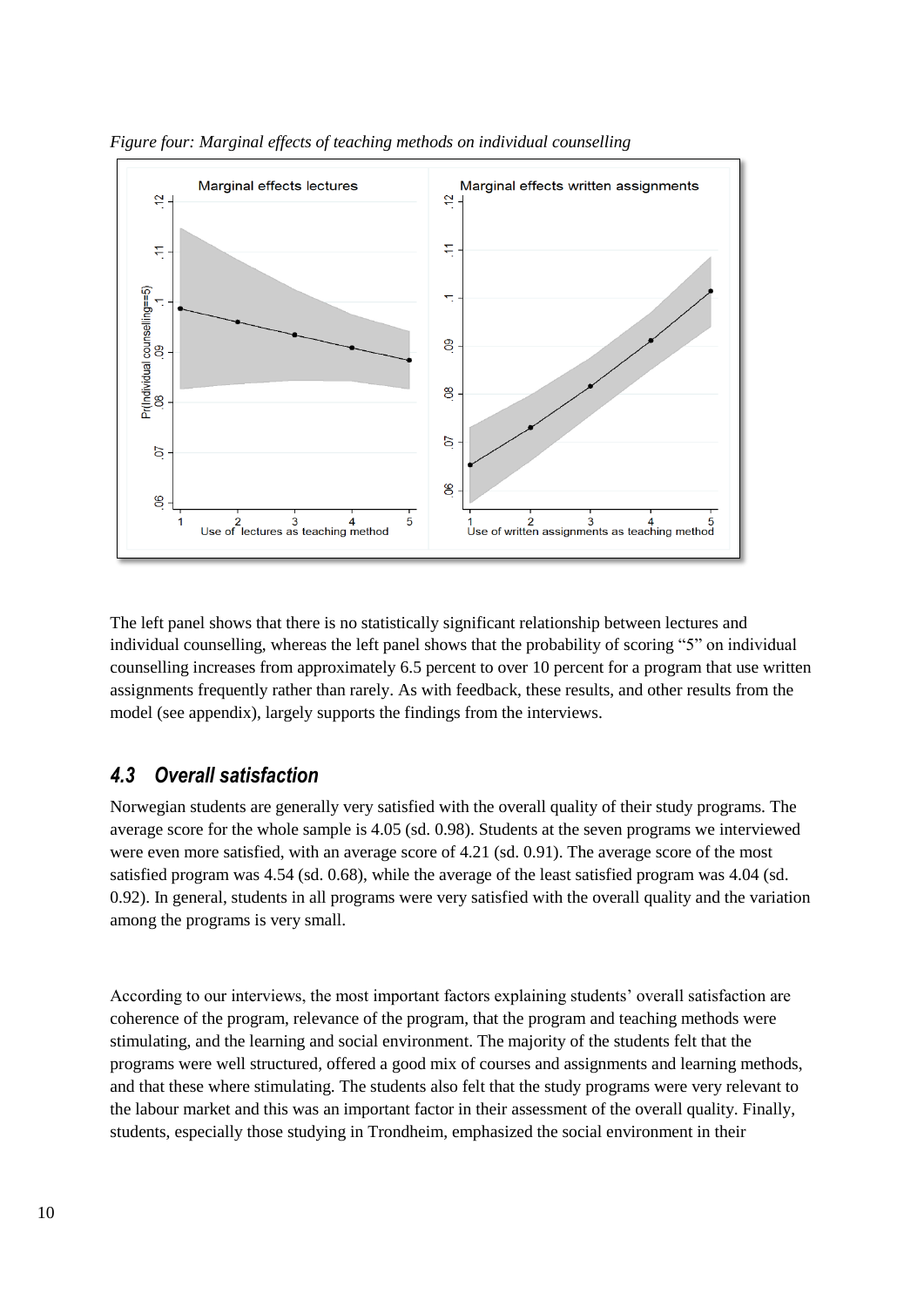evaluation of the overall quality of their programs. Many students, especially those studying at colleges, also emphasized the environment between teachers and students as an important factor.

Interestingly, none of the students we interviewed mentioned feedback and/or individual advising as an important factor for overall satisfaction. When we asked students to discuss positive and negative issues related to the program, none of the students referred to feedback or advising as a negative or positive factor.

In addition to the factors already discussed, it is clear that being admitted to prestigious or very competitive programs such as medicine or 5-year integrated master degrees at NTNU influence student satisfaction. Many of the engineering students at NTNU and the medicine students at NTNU and Oslo prefaced any critique of their programs by pointing out that the programs were Norway's best in in its field. As one student said, "When you ask how satisfied I am with the program, then all I can say is, I'm crazy satisfied! I am going to become a medical doctor, and I was admitted to this program. You will never say that that you are dissatisfied about being a student in this program" (medical doctor student at the UiO). Our statistical analysis shows the same result. Students enrolled in prestigious fields and schools are more satisfied with the overall quality of their program when we control for various other factors.

In addition to the interviews, we also examine the results from the student survey statistically. Since the dependent variable—overall satisfaction with the study program—is measured on a 5-point Likert scale we run an ordinal logit model.3 Due to space constraints, we present the full model in the appendix. Here we show the predicted probabilities of the key variables.

 $\overline{\phantom{a}}$ 

<sup>3</sup> Since the data is clearly hierarchical — that is, students are enrolled in programs at different universities—we also run multilevel regression models as robustness checks. The main results of these models are very similar to the ordinal logit models. See the appendix for these models too.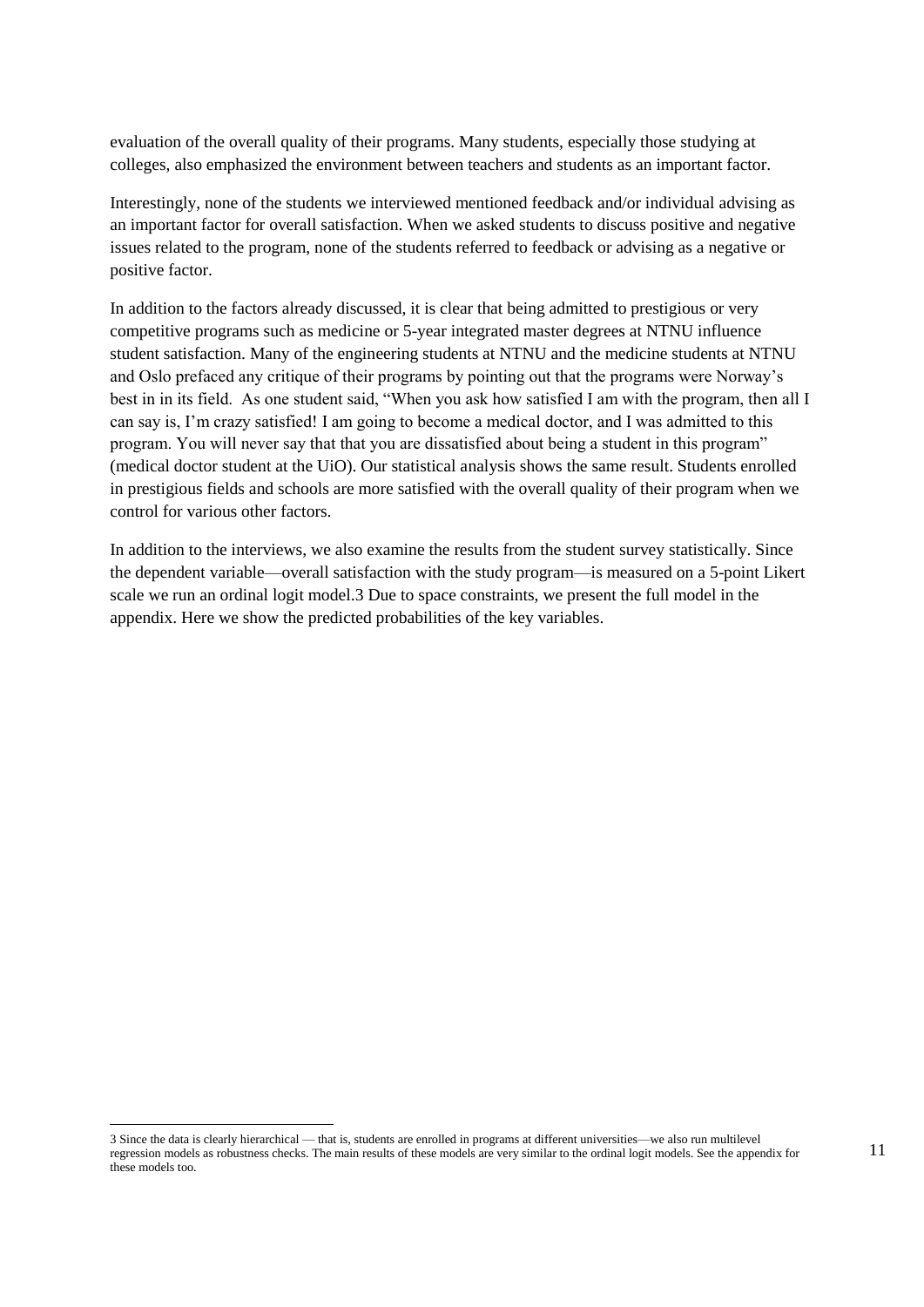

*Figure five: Predicted probabilities model 3, overall satisfaction*

The figure displays the predicted probabilities of a student answering, "fully agree" to the question: "I am, all things considered, satisfied with the program I am currently attending", when each variable in model three moves from the minimum value to the maximum value, holding all other variables constant. In substantive terms, we see from the model that a student is approximately 35 percent more likely to being very satisfied with the overall quality of her program when she is very satisfied with how stimulating the teaching is, than when she is very dissatisfied with how stimulating the teaching is. The model shows that academic stimulation and the coherence of the program has the strongest effect, while feedback has no effect. Individual counselling does have a small positive effect, but it is the least important of the quality indicators we ask students to assess. Of the other control variables, we see that females and older students are less likely to be very satisfied with the overall quality of the program. Interestingly the program size has no effect on students' perception of the overall quality of the program, and neither does it matter whether students attend a college or university. Finally, we see that being enrolled in a prestigious program has a small positive effect on students' overall satisfaction. These results are remarkably similar to what we found in our interviews of the seven programs described above.

## <span id="page-14-0"></span>*4.4 The missing link between feedback, counselling and overall satisfaction*

As mentioned above, the students we interviewed did not cite feedback or advising as a contributing factor to their evaluation of the overall quality of the program. The results from our statistical model supports this too. Model three in the appendix, shows that feedback has no effect on overall satisfaction, while individual counselling only has a very small positive effect. Why do students ignore their dissatisfaction with feedback and counselling when they evaluate the overall quality of their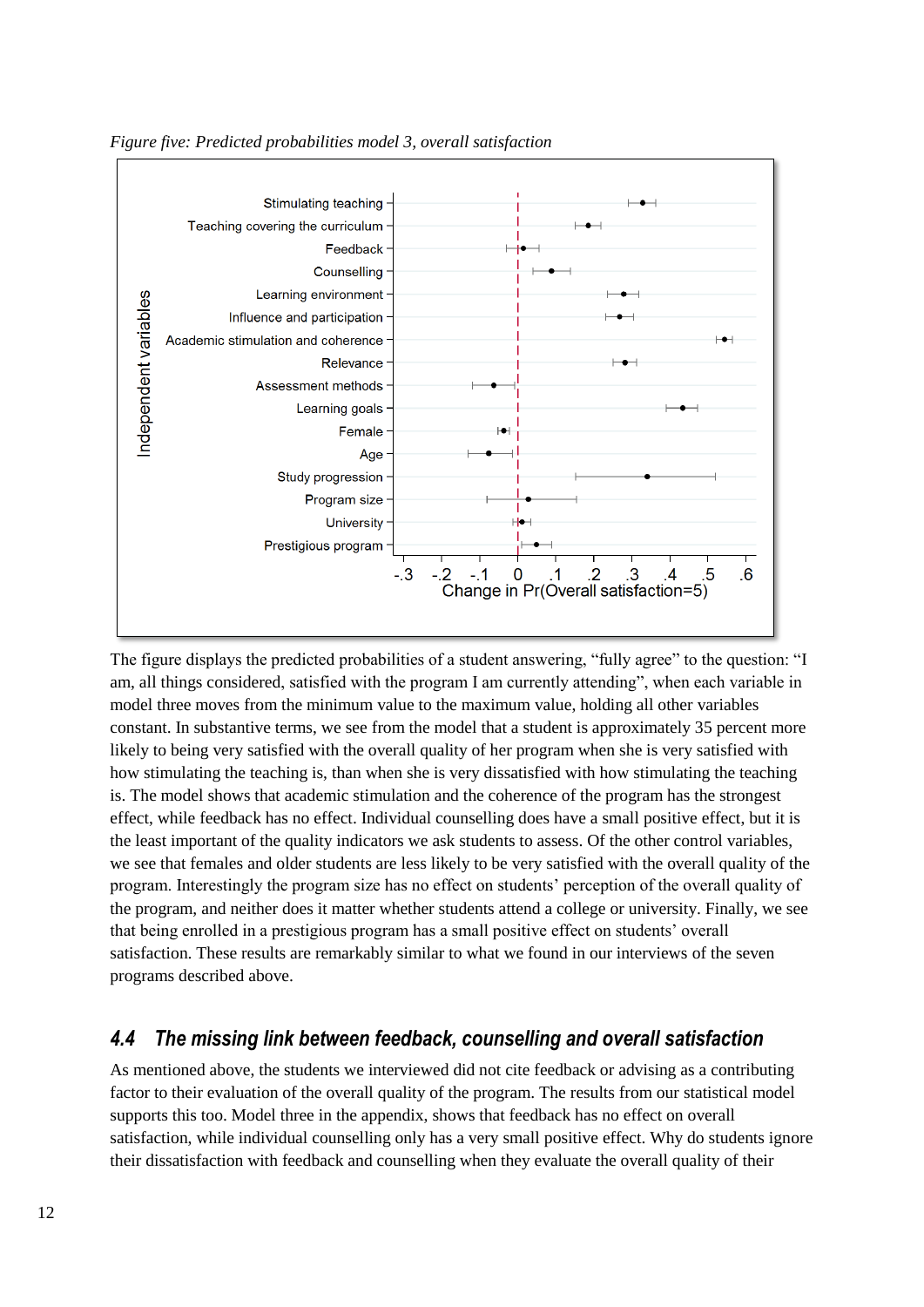study programs, when prior research indicates that feedback and counselling affects overall satisfaction (see discussion above)?

Prior to our interviews, our working hypothesis was that student dissatisfaction with feedback and advising was due to their high expectations. In other words, because this generation of students are used to being catered to at the primary and secondary level of schooling, they expect a significant level of feedback and personal advising at the tertiary level of education as well.4 In order to test this hypothesis we asked students at all seven programs about their expectations to feedback and counselling prior to enrolling at their programs. The answers were surprising and uniform across all programs. The students had very low expectations. That is, they did not expect any regular feedback or counselling. Indeed, they had been warned prior to enrolling in higher education, that at the university they would be completely responsible for their own learning.

The low expectations students had about feedback and counselling, and the lack of a relationship between student dissatisfaction with feedback and counselling and overall quality makes logical sense. If high expectations about feedback and counselling explained the low scores, we would expect there to be a relationship between feedback and counselling, and overall quality. However, if students had low expectations about feedback and counselling, then they can still be dissatisfied with these aspects of their program, without the dissatisfaction affecting their assessment of the overall quality of the program. Several interviewees indicated this to us as well. Multiple students in different programs told us that though they were dissatisfied with the feedback and counselling they received they were still satisfied with the program. Other students told us that feedback and counselling was something they did not think about until they saw the questions on the survey. A third group of students, in particular students at NTNU and UiO, seemed to excuse the faculty members for not providing more feedback and counselling. These students indicated that though they were dissatisfied with the limited feedback and counselling they received, they accepted this because of the resources it would take to provide more feedback and counselling.

While our initial hypothesis, that high student expectations affect student satisfaction with feedback and counselling was incorrect, expectations is still part of the explanation of the missing link between feedback, counselling, and overall satisfaction. However, rather than high expectations, students do not expect to receive significant amounts of feedback and counselling at the university level. Neither, does it seem, are students aware of the positive effects feedback and counselling can have on skill and knowledge acquisition, learning, and motivation.5 Thus, when we ask students to assess their satisfaction with the feedback and counselling they receive, they are dissatisfied because they receive limited amounts of both. Yet, this dissatisfaction, because feedback and counselling is relatively unimportant to the students, do not affect their assessment of the overall quality of their programs.

Our statistical analysis supports this view. If we look at the marginal effects of the variables that most affect overall satisfaction and the marginal effects of feedback and counselling we see how feedback has no positive effect on overall satisfaction, and how counselling only has a very minor effect.

l

<sup>4</sup> Nearly every faculty member and program leader believe that students have high expectations when it comes to feedback and counselling, and that these expectations affect student assessment. One faculty member referred to students as the "kindergarten" generation to illustrate this.

<sup>5</sup> See Price et al. 2010, and Cotten & Wilson 2006 for similar findings.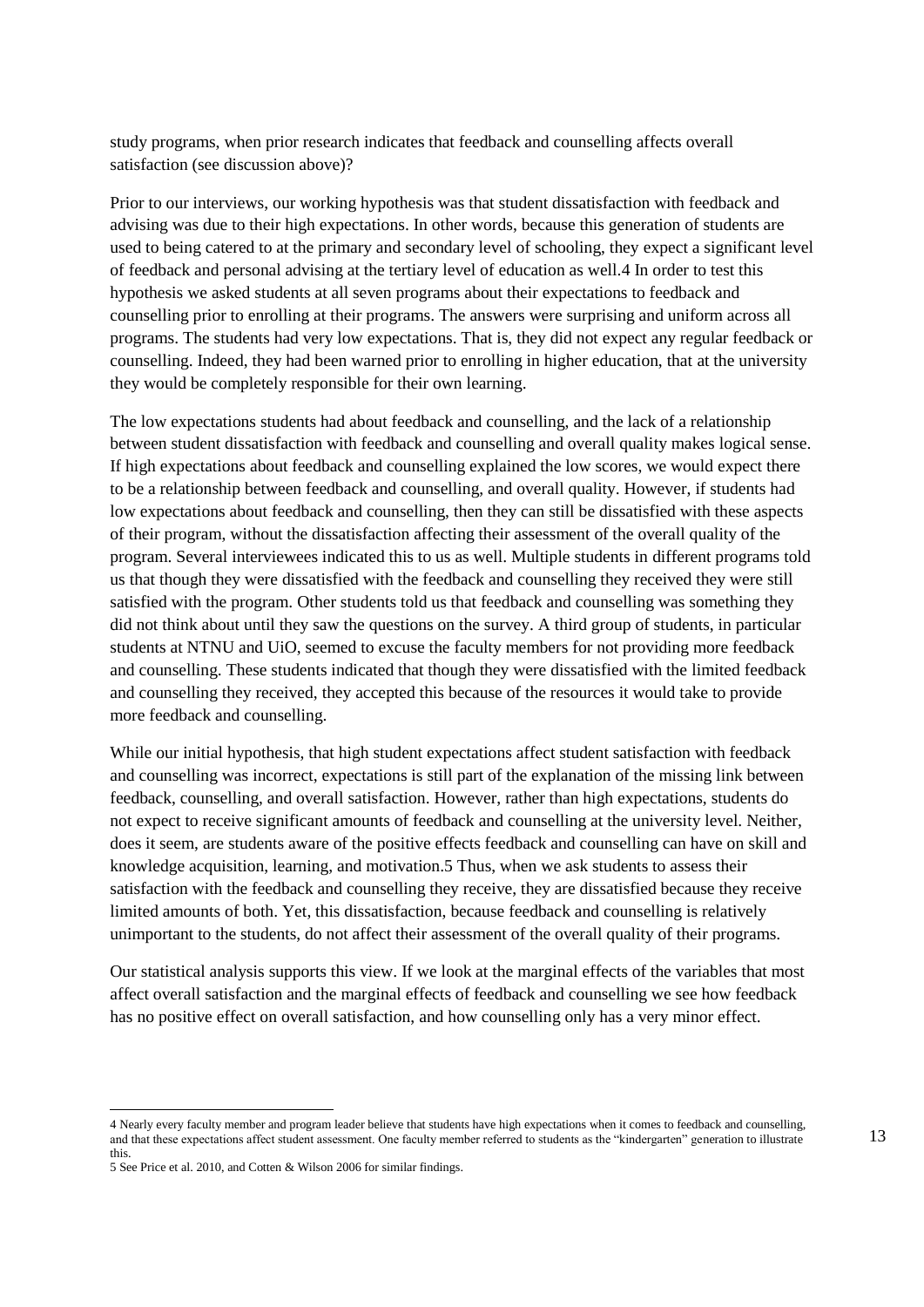

*Figure 6: Marginal effects of feedback, counselling, academic stimulation and learning environment*

The figure shows even more clearly than figure five above, how student satisfaction with feedback and counselling has no (or very little effect) on students' overall satisfaction. In contrast, we see that the probability of students being very satisfied with the overall quality of the program rises from approximately zero to almost sixty percent when they are very satisfied with academic stimulation and coherence rather than very dissatisfied.

## <span id="page-16-0"></span>**5 Conclusion**

While Norwegian students are dissatisfied with the quantity and quality of the individual feedback and counselling they receive, they are nonetheless very satisfied with the overall quality of their study programmes. Considering the importance of individual feedback and counselling on student skill and knowledge acquisition, learning, motivation, retention, and overall satisfaction, we found this to be a very interesting puzzle. In this paper we have shown, through qualitative and quantitative evidence, that students are dissatisfied with feedback and counselling because they receive little of both and that the feedback they receive often has limited value to their learning. I.e. it is not very constructive. At the same time, we found that students do not expect, and seem unaware of the benefits individual feedback and counselling can have on their learning. These low expectations means that students do not consider the amount and quality of feedback and counselling as important when they assess the overall quality of their programmes. Rather, the academic stimulation and the coherence of their programs, teachers' ability to engage the students, the social and academic environment, the perceived relevance of their education, and the degree to which they are satisfied with what they are learning are the key factors students use to assess the quality of their programmes.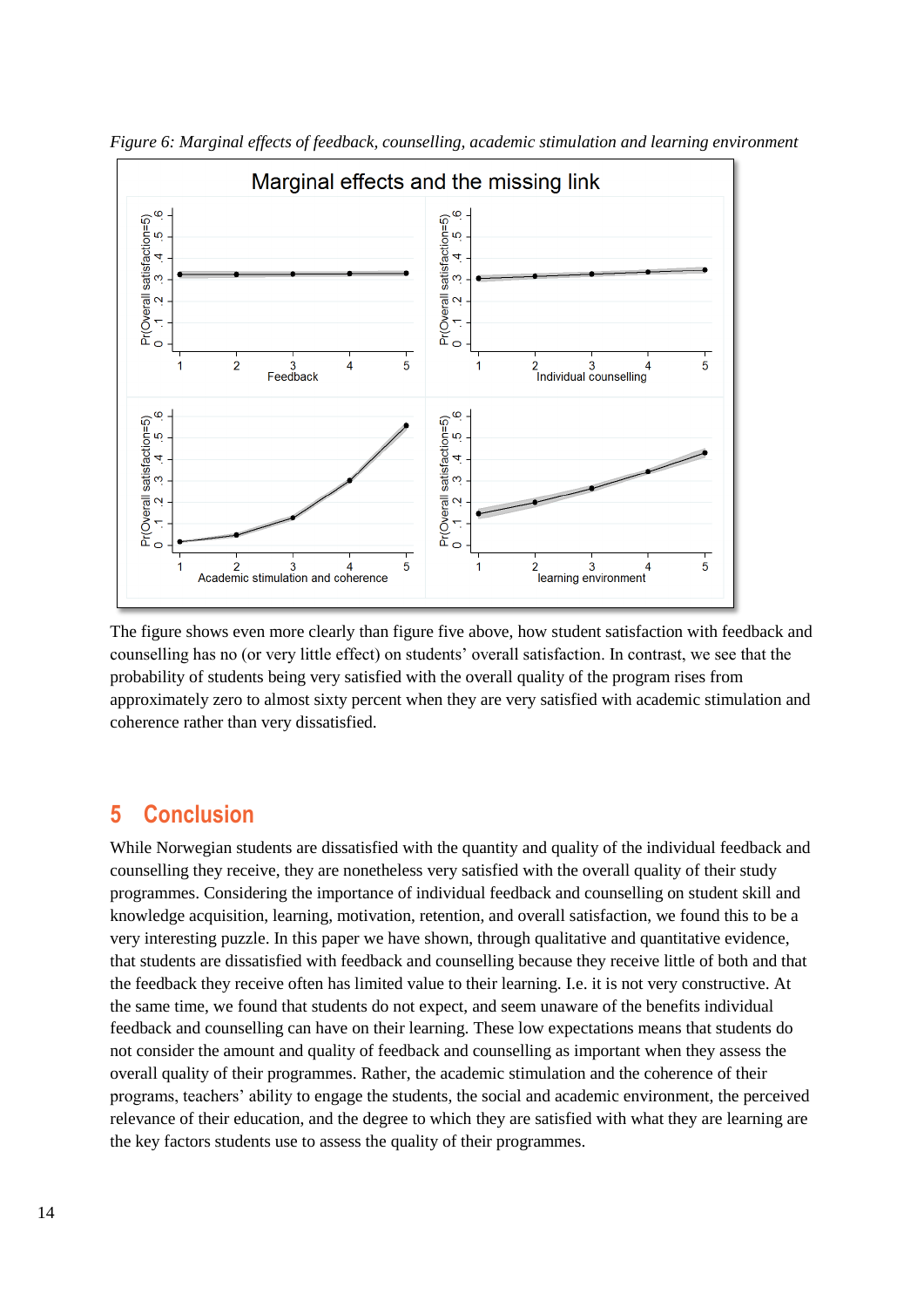<span id="page-17-0"></span>These are interesting and important findings, but should not be used in the wrong way. Norwegian institutions of higher education cannot, and should not take these results to mean that they do not need to care about feedback and counselling. Students' lack of expectations and unawareness of the benefits of feedback and counselling have on skill and knowledge acquisition, learning, and motivation does not mean that higher education institutions should deprioritize feedback and counselling. Rather, they should increase both the quantity and quality of feedback and counselling they provide to their students, while simultaneously make the students aware of the benefits, so that students take full advantage of the opportunities the study programmes provide.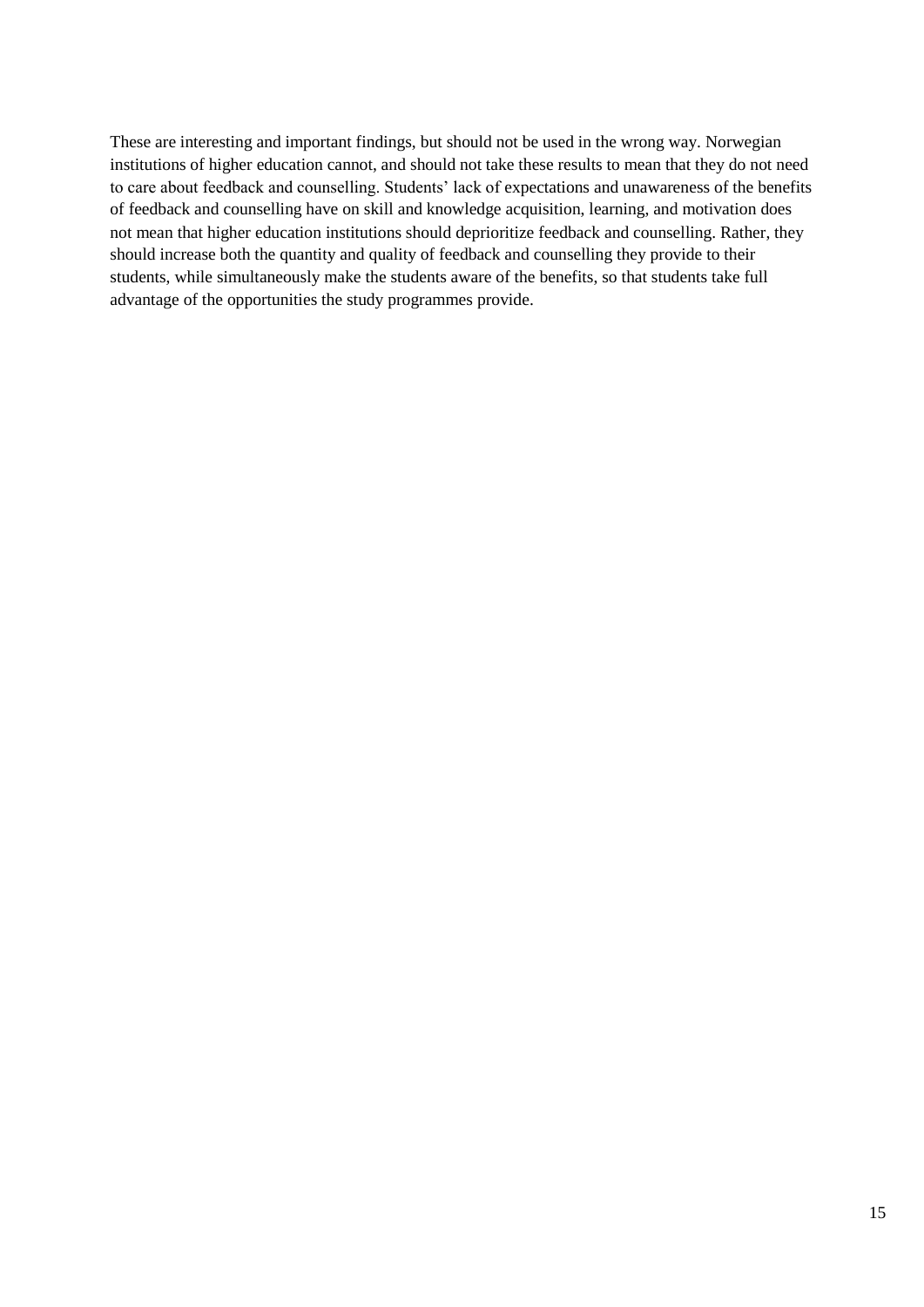# **Bibliography**

Astin, A. W. (1993). *What matters in college: Four critical years revisited*. San Francisco: Jossey-Bass.

Bakken, Pål et al. (2015). *Studiebarometeret 2014: gjennomføring og hovedtendenser*, Studiebarometeret: Rapport 1-2014. NOKUT.

Bjorklund, Stefani A. et al. (2004). Effects of Faculty Interaction and Feedback on Gains in Student Skills. *Journal of Engineering Education*, 93(2): 153-160.

Black, Paul and Wiliam, Dylan. (2009). Developing a theory of formative assessment*. Educational Assessment, Evaluation and Accountability*, 21:5-31.

Cotton, Sheila R. and Wilson, Bonnie. (2006). Student-faculty interactions: Dynamics and determinants. *Higher Education*, 54(1): 487-519.

Elliott, Kevin M and Healy, Margaret A. (2001). Key Factors Influencing Student Satisfaction Related to Recruitment and Retention. Journal of Marketing for Higher Education, 10(4): 1-11.

Endo, Jean J. and Harpel, Richard L. (1982). The Effect of Student-Faculty Interaction on Student Educational Outcomes. *Research in Higher Education*, 16(2): 115-138.

Evans, Carrol. (2013). Making Sense of Assessment feedback in Higher Education. *Review of Educational Research*, 83(1): 70-120.

Hattie, John and Timperley, Helen. (2007). The Power of Feedback. *Review of Educational Research*, 77(1): 81-112.

Hovdhaugen, Elisabeth and Aamodt, Per Olaf. (2005). *Frafall fra Universitetet*. Arbeidsnotat 13/2005. NIFU STEP Norsk institutt for studier av forskning og utdanning / Senter for innonvasjonsforskning.

King, Gary, Michael Tomz, and Jason Wittenberg. (2000). Making the Most of Statistical Analysis: Improving Interpretation and Presentation. *American Journal of Political Science* 44 (2): 347–61.

Price, Margaret et al. 2010. Feedback: all that effort, but what is the effect. *Assessment and Evaluation in Higher Education*, 35(3). 277-289.

Kuh, George. D. (1995). The other curriculum: Out-of-class experiences associated with student learning and personal development. *The Journal of Higher Education*, 66(2), 123-155.

Kuh, George D. and Hu, Shouping. (2001). The Effects of Student-Faculty Interaction In the 1990s. The *Review of higher Education*, 24(3): 309-332

Lid, Stein Erik et al. (2014). *Student views on quality in their study programs – what matters?* Studiebarometeret: Rapport 12-2014. NOKUT.

Lieberman, Evan S. (2005). Nested Analysis as a Mixed-Method Strategy for Comparative Research. *American Political Science Review*, 99(3): 435-452.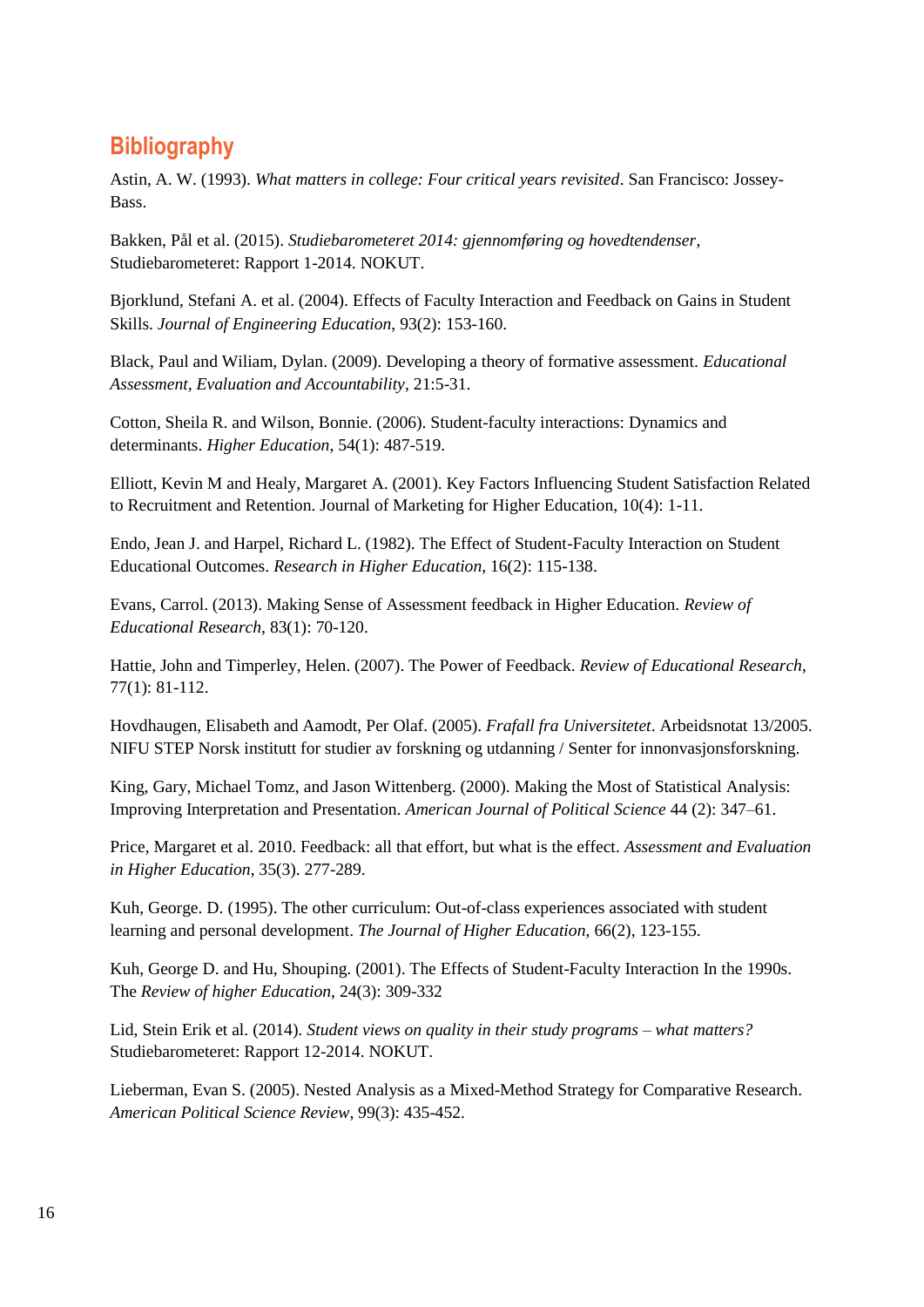Lizzio, Alf and Wilson, Keithia. (2008). Feedback on assessment: students' perceptions on quality and effectiveness. *Assessment & Evaluation in Higher Education*, 33(3): 263-275.

Lepper, Mark A. and Chabay, Ruth W. (1985). Intrinsic Motivation and Instruction: Conflicting Views on the Role of Motivational Processes in Computer-based Education. *Educational Psychology*. 20(4): 217-230.

Michelsen, Svein and Aamodt, Per Olaf. (2007). *Evaluering av Kvalitetsreformen: Slutt rapport*. Norwegian Research Council.

Ministry of Education and Research. (2001). *Gjør din plikt – Krev din rett; Kvalitetsreform av høyere utdanning*. Government white paper nr. 27.

Narciss, S. & Huth, K. (2004). How to design informative tutoring feedback for multimedialearning. In H. M. Niegemann, D. Leutner & R. Brunken (Eds.), *Instructional design for multimedia learning* (s. 181–195). Munster, New York: Waxmann.

Nicol, David J. and Macfarlane-Dick, Debra. (2006). Formative assessment and self-regulated learning: a model and seven principles of good feedback practice. *Studies in Higher Education*, 31(2): 199-218.

Pascarella, E. T., & Terenzini, P. T. (1979). Student-faculty informal contact and college persistence: A further investigation. *Journal of Educational Research*, 72: 214-218.

Shute, Valerie J. (2008). Focus on Formative Feedback. *Review of Educational Research*, 78(1): 153- 189.

Tinto, V. (1993). *Leaving college: Rethinking the causes and cures of student attrition*

(2d ed.). Chicago: University of Chicago Press.

Thompson, M. D. (2001). Informal student-faculty interaction: Its relationship to educational gains in Science and Mathematics among community college students. *Community College Review*, 29(1), 35- 57.

Wiers-Jenssen, Jannecke et al. (2002). Student Satisfaction: Towards an empirical deconstruction of the concept. *Quality in Higher Education*, 8(2): 183-195.

<span id="page-19-0"></span>Wigfield, A. & Eccles, J. S. (2000). Expectancy-value theory of achievement motivation. *Contemporary Educational Psychology*, 25(1), 68–81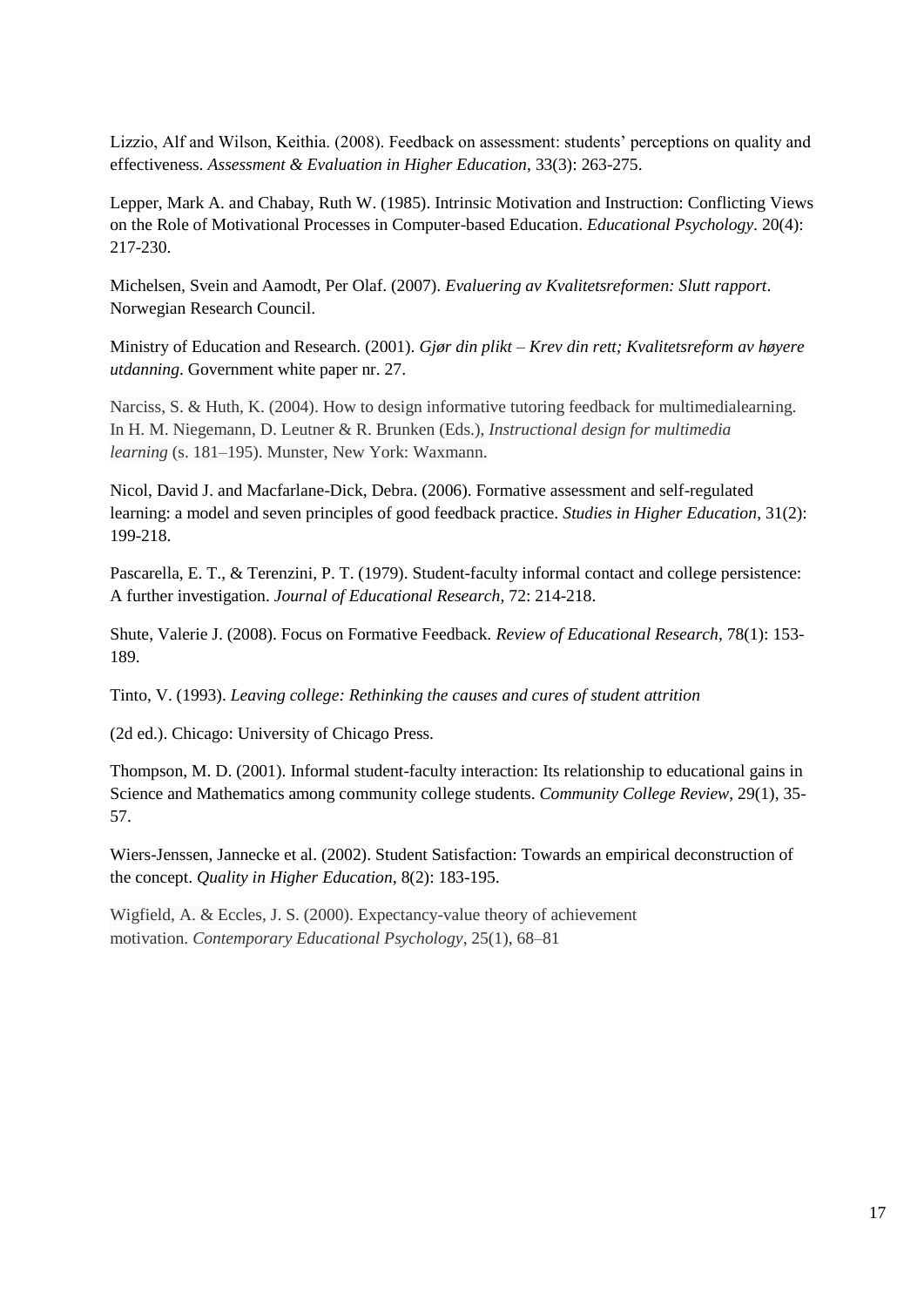# **Appendix**

In this appendix, we present the full regression models discussed in the paper, as well as the multilevel regression models we have run as robustness checks. First, we describe the variables we use in all the models. We then present the models.

#### **Data**

In model one we use student answers to the question "How satisfied are you with feedback on your work given by the teachers (is the feedback constructive)" as the dependent variable. Students answered on a 5-point Likert scale from "not satisfied" (1) to "very satisfied" (5). As the principle independent variables, we use student answers about the frequency of different teaching and learning methods in their programs. The question was "To what degree are these teaching and learning methods used in your programme?" Here to the response alternatives were on a 5-point Likert scale, from "to a low degree" (1) "to a high degree" (5). The students could also answer, "not used". We transformed the variable to a six-point Likert scale were "not used" equals zero.

In model two we use student answers to the question "How satisfied are you with individual student counselling given by the teachers» as the dependent variable. The response alternatives and principle independent variables were the same as for model one.

As control variables, we included both individual level variables, and program and institution variables. We controlled for gender, age and study progression. Study progression is the average number of credit hours a student has taken during the last three semesters. At the program level, we control for whether students are bachelor students, second year master students, or fifth year master students in a 5-year integrated master or professional program. To control for the size of the program we used the total number of students in each program that received the survey. Finally, we controlled for whether the program was a prestigious program or not. In the list of prestigious programs, we included the four medical programs in Norway, all 5-year integrated engineering programs at the Norwegian University of Science and Technology, all professional psychology degree programs, and all professional law degree programs. At the institutional level we control for whether the institution is a university of not, and the size of the institution in terms of the total number of students.

In model three, we use student answers to the question "To what degree to you agree that, I am, all things considered, satisfied with the programme I am currently attending?" Here too students answered on a 5-point Likert scale from "do not agree" (1) to "fully agree" (5). In this model the principle independent variables are student responses to questions regarding the quality of the program. We divided the questions into seven indexes, which we used as the independent variables. We use the same control variables in model three as in model one and two.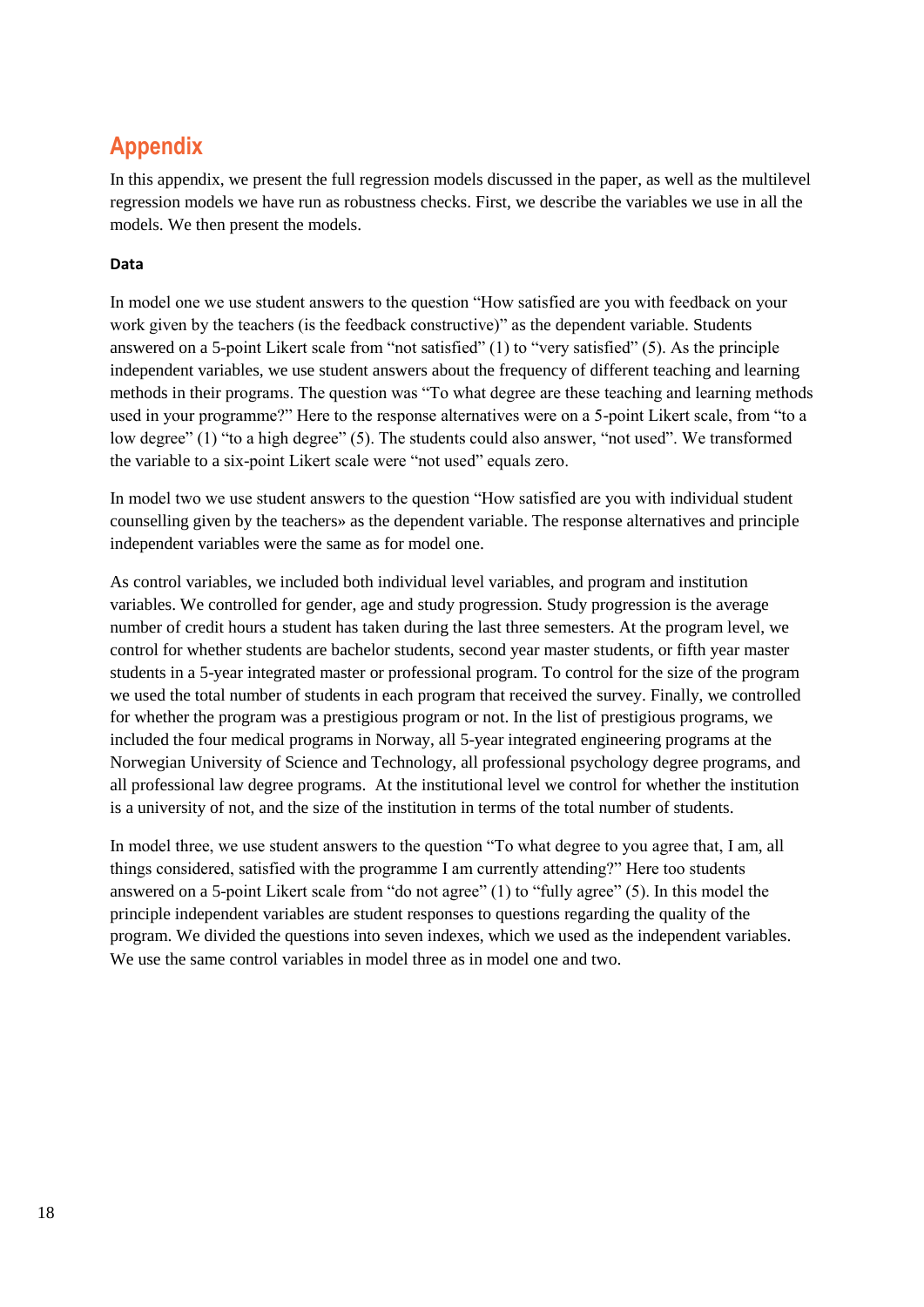|                                                      | Model 1                    | $\frac{1}{2}$ | Model 2                       |      |  |  |
|------------------------------------------------------|----------------------------|---------------|-------------------------------|------|--|--|
|                                                      | Satisfaction with feedback |               | Satisfaction with counselling |      |  |  |
|                                                      | B                          | SE*           | B                             | SE*  |  |  |
| USE OF TEACHING METHODS                              |                            |               |                               |      |  |  |
| Lectures                                             | 0,03                       | 0,02          | $-0,03$                       | 0,02 |  |  |
| Seminar                                              | 0,11                       | 0,01          | 0,11                          | 0,01 |  |  |
| Group work without teacher                           | 0,02                       | 0,01          | 0,03                          | 0,01 |  |  |
| Written assignments                                  | 0,13                       | 0,01          | 0,12                          | 0,02 |  |  |
| Projects                                             | 0,01                       | 0,01          | 0,05                          | 0,01 |  |  |
| Field work/data collection                           | 0,03                       | 0,01          | 0,05                          | 0,01 |  |  |
| Laboratory                                           | $-0,04$                    | 0,01          | $-0,02$                       | 0,01 |  |  |
| Other practical work                                 | 0,08                       | 0,01          | 0,12                          | 0,01 |  |  |
| Case                                                 | 0,03                       | 0,01          | 0,02                          | 0,01 |  |  |
| Simulation/role play                                 | 0,00                       | 0,01          | 0,02                          | 0,01 |  |  |
| Practice training                                    | $-0,02$                    | 0,01          | $-0,03$                       | 0,01 |  |  |
| Digital work methods                                 | 0,06                       | 0,01          | 0,08                          | 0,01 |  |  |
| <b>INDIVIDUAL BACKGROUND</b>                         |                            |               |                               |      |  |  |
| Female                                               | 0,00                       | 0,03          | $-0,09$                       | 0,03 |  |  |
| Age                                                  | 0,01                       | 0,00          | 0,02                          | 0,00 |  |  |
| Study progression                                    | $-0,00$                    | 0,00          | $-0,00$                       | 0,00 |  |  |
| PROGRAM BACKGROUND                                   |                            |               |                               |      |  |  |
| Bachelor                                             | $-0,15$                    | 0,06          | $-0,14$                       | 0,07 |  |  |
| Master 2 <sup>nd</sup> year                          | 0,06                       | 0,07          | 0,30                          | 0,08 |  |  |
| Master 5 <sup>th</sup> year                          | $-0,28$                    | 0,09          | 0,04                          | 0,10 |  |  |
| Program size                                         | $-0,00$                    | 0,00          | $-0,00$                       | 0,00 |  |  |
| Prestigious program                                  | $-0,30$                    | 0,10          | $-0,37$                       | 0,12 |  |  |
| University                                           | 0,13                       | 0,05          | $-0,01$                       | 0,05 |  |  |
| Institution size                                     | $-0,00$                    | 0,00          | $-0,00$                       | 0,00 |  |  |
| N                                                    | 18611                      |               | 18643                         |      |  |  |
| Clusters                                             | 1584                       |               | 1585                          |      |  |  |
| * Robust standard errors, clustered on study program |                            |               |                               |      |  |  |

#### *Model one and two: Ordinal logistic regressions. Feedback and counselling*

Robust standard errors, clustered on study program.

Bold coefficients are statistically significant at the 95% level.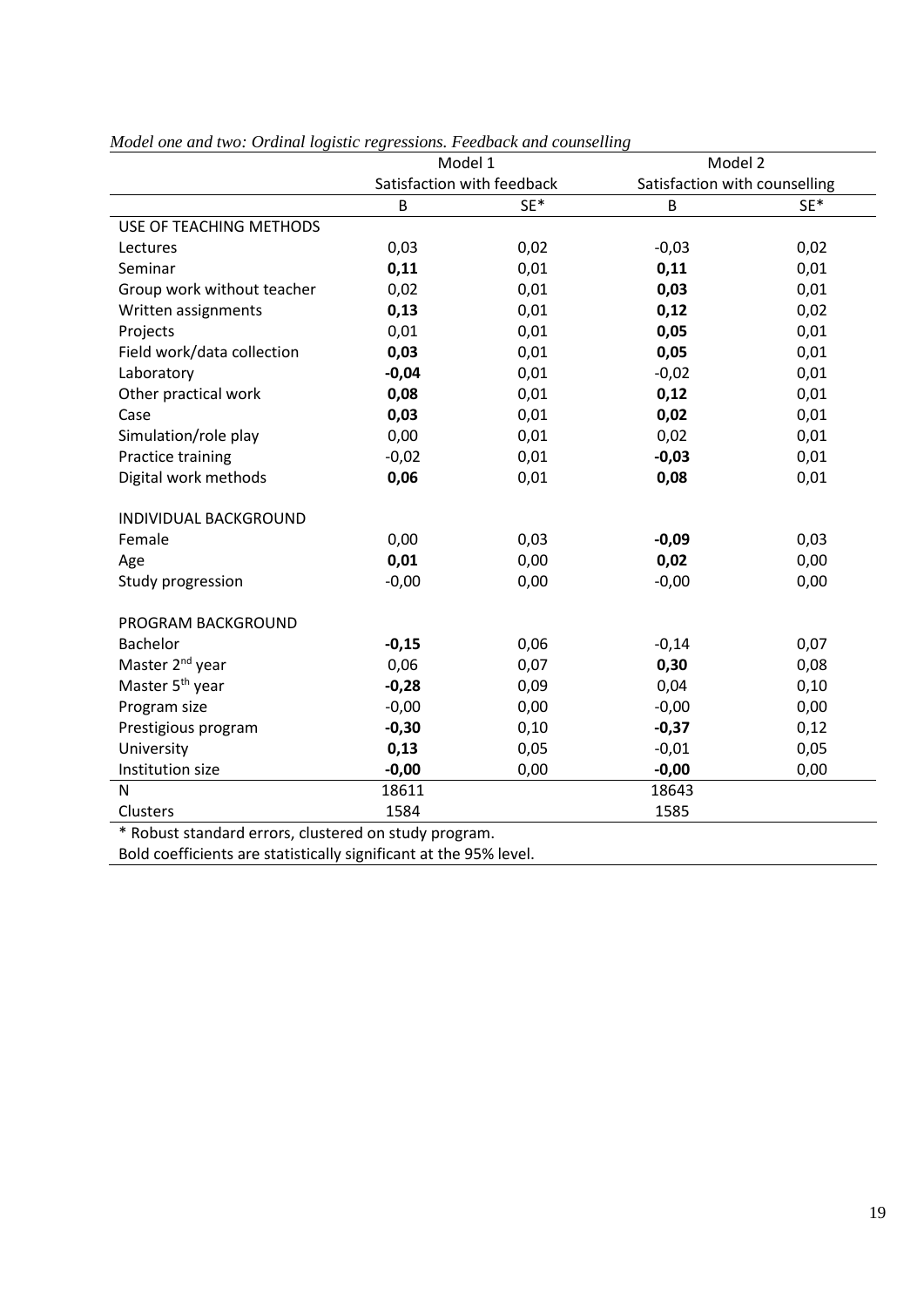|                                                                   | Model 3                     |      |
|-------------------------------------------------------------------|-----------------------------|------|
|                                                                   | <b>Overall satisfaction</b> |      |
|                                                                   | B                           | SE*  |
| <b>INDEXES</b>                                                    |                             |      |
| Teaching and counselling:                                         |                             |      |
| <b>Stimulating teaching</b>                                       | 0,41                        | 0,02 |
| Teachers providing good explanations                              | 0,17                        | 0,02 |
| Teaching covering the curriculum                                  | 0,22                        | 0,02 |
| Feedback                                                          | 0,00                        | 0,01 |
| Individual counselling                                            | 0,04                        | 0,01 |
| Index learning environment                                        | 0,36                        | 0,03 |
| Index influence and participation                                 | 0,31                        | 0,02 |
| Index stimulation and coherence                                   | 1,06                        | 0,03 |
| Index relevance                                                   | 0,41                        | 0,02 |
| Index assessment methods                                          | $-0,06$                     | 0,02 |
| Index learning goals                                              | 0,62                        | 0,03 |
| Individual background                                             |                             |      |
| Female                                                            | $-0,16$                     | 0,03 |
| Age                                                               | $-0,00$                     | 0,00 |
| Study progression                                                 | 0,00                        | 0,00 |
| Program background                                                |                             |      |
| <b>Bachelor</b>                                                   | 0,19                        | 0,06 |
| Master 2 <sup>nd</sup> year                                       | 0,06                        | 0,07 |
| Master 5 <sup>th</sup> year                                       | 0,01                        | 1,00 |
| Program size                                                      | 0,00                        | 0,00 |
| Prestigious program                                               | 0,27                        | 0,09 |
| University                                                        | 0,06                        | 0,06 |
| Institution size                                                  | 0,00                        | 0,00 |
| N                                                                 | 17842                       |      |
| Clusters                                                          | 1569                        |      |
| * Robust standard errors, clustered on study program.             |                             |      |
| Bold coefficients are statistically significant at the 95% level. |                             |      |

*Model three: Ordinal logistic regression. Overall satisfaction*

#### **Multilevel regression analysis**

Since we deal with data collected in a hierarchical nested structure (students within study programs within institutions), meaning that we do not have completely independent cases at the individual level. When performing regression analyses, it is necessary to take the clustering of individuals into account. Ordinary linear regression analysis (OLS) assumes that individual cases are completely independent from each other. If this is not the case (as in our data), you overestimate the standard deviations, which can lead to a wrong decision on the significance of effects. We therefore performed multilevel regression analysis, which takes into account the nested structure of the data.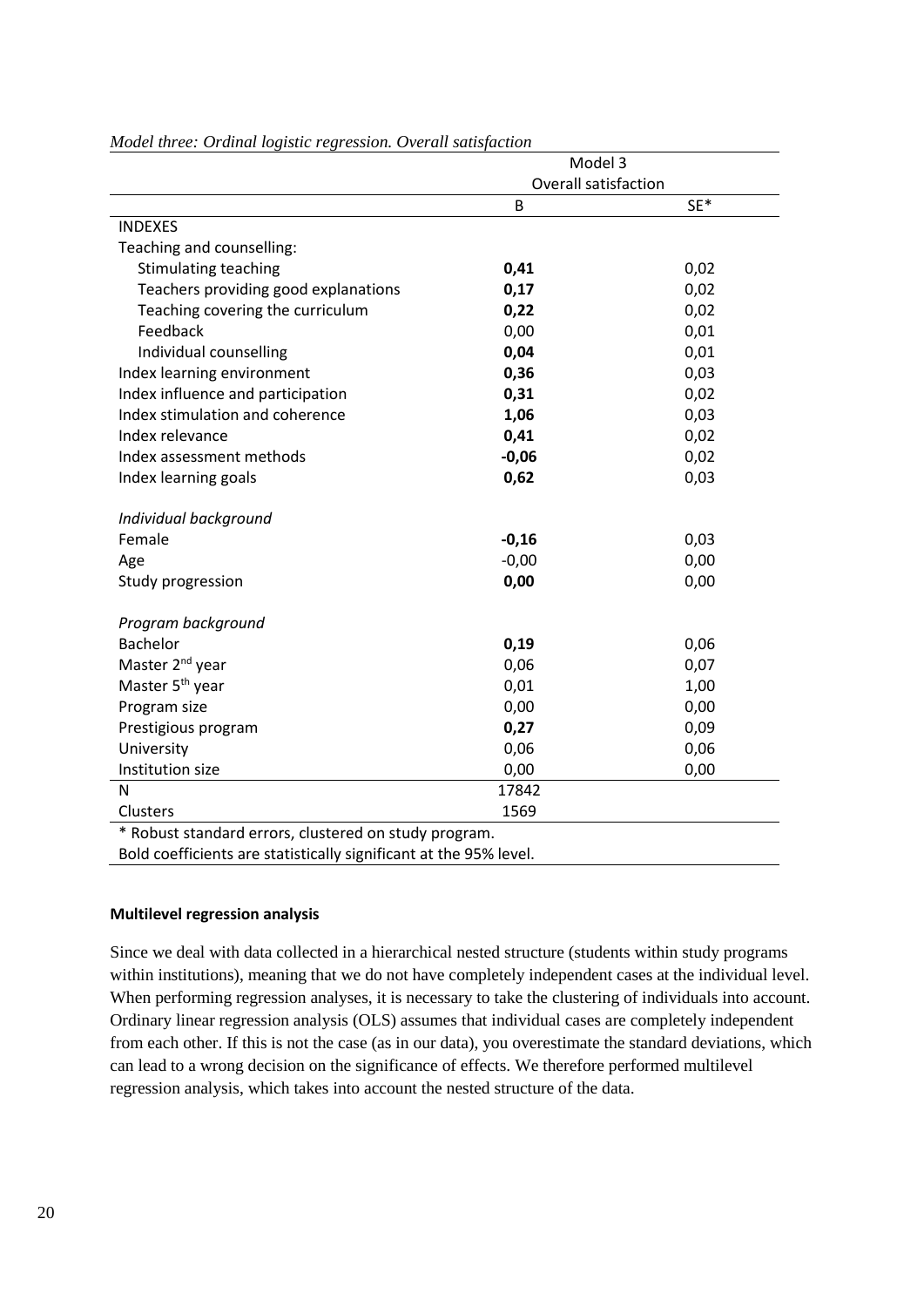We discerned background characteristics at three 'levels' of analysis. Some characteristics represent the level of institutions: type and size of institutions. Other characteristics represent the program level: bachelor-master, program size, whether the program is prestigious or not. The third category of background characteristics represent the individual level (gender, age, and study progression).

The satisfaction indexes (overall satisfaction) and teaching methods (satisfaction with feedback and with individual counselling) function as explanatory variables, in order to explain the overall satisfaction of students and their satisfaction with feedback and individual counselling.

Multilevel modelling starts with a zero-model, without any explanatory variables. The basic model shows the unexplained variance at the different levels of analysis. The unexplained variance is largest at the individual level and smallest at the institutional level. This means that individual characteristics are more influential in explaining individual differences in satisfaction than institutional or program characteristics are.

In order to facilitate the interpretation of the effect sizes, we standardized the dependent variables (overall satisfaction, satisfaction with feedback and with individual counselling) to a scale from 1 to 100 (percentile scores). The effect sizes now show how many points on a scale from 1 to 100 the satisfaction scores increases or decreases under influence of the specific variable, controlled for all other variables in the model.

The results of the multilevel models shown below are highly comparable to the results of the ordinal logit models in the paper, which strengthen our conclusions.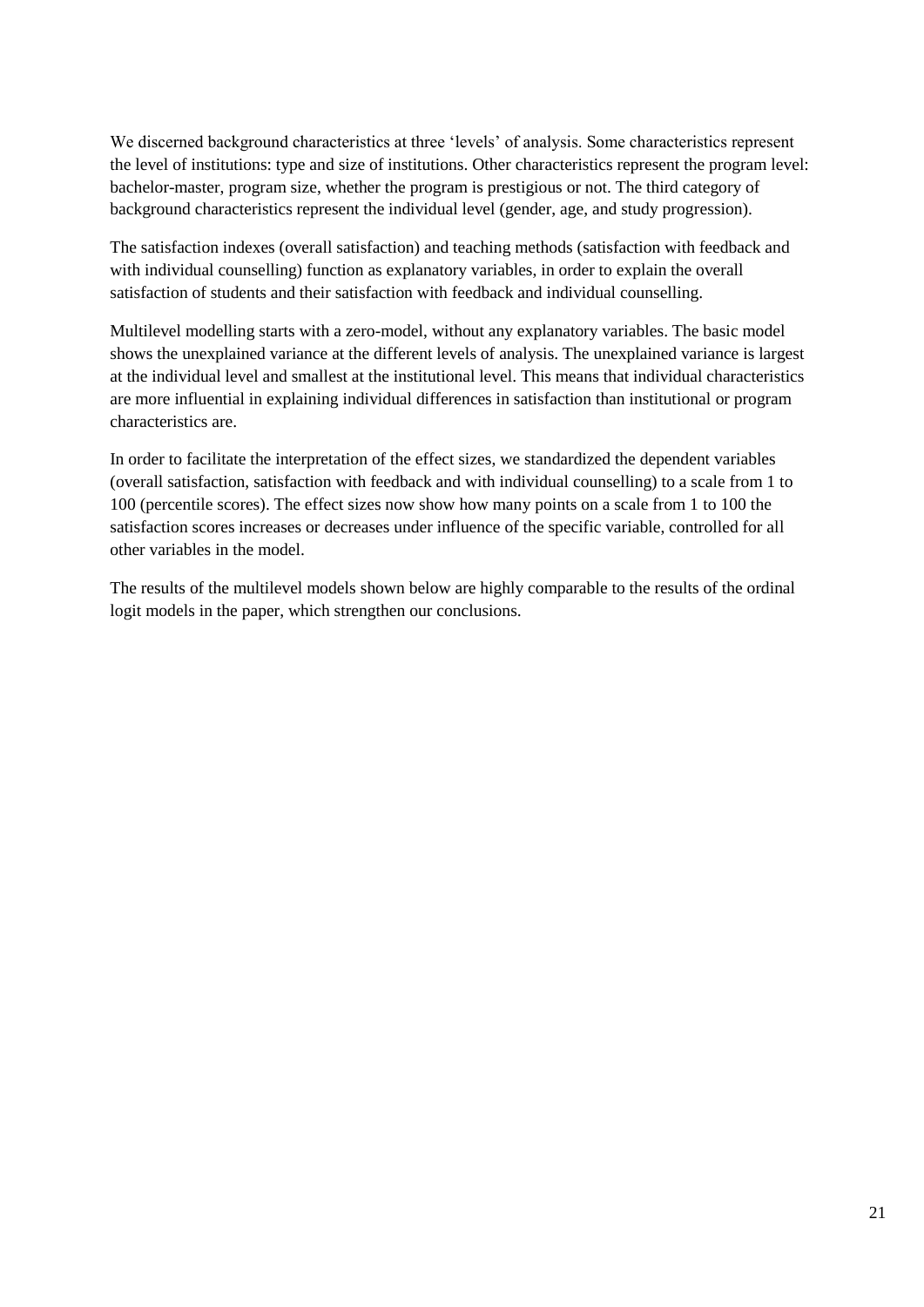|                                                |          |       | <b>FEEDBACK (1-100)</b> |       |          |        | INDIVIDUAL COUNSELLING (1-100) |       |
|------------------------------------------------|----------|-------|-------------------------|-------|----------|--------|--------------------------------|-------|
|                                                | Model 0  |       | Model 1                 |       | Model 0  |        | Model 1                        |       |
|                                                | В        | SE    | В                       | SE    | В        | SE     | В                              | SE    |
| USE OF TEACHING METHODS (0-5)                  |          |       |                         |       |          |        |                                |       |
| Lecture                                        |          |       | 0.669                   | 0.270 |          |        | $-0.79$                        | 0.262 |
| Seminar                                        |          |       | 1.867                   | 0.155 |          |        | 1.916                          | 0.151 |
| Group without teacher                          |          |       | 0.561                   | 0.152 |          |        | 0.753                          | 0.146 |
| Written assignments                            |          |       | 2.654                   | 0.202 |          |        | 1.731                          | 0.196 |
| Project work                                   |          |       | 0.807                   | 0.166 |          |        | 1.181                          | 0.161 |
| Field work/data collection                     |          |       | 0.855                   | 0.159 |          |        | 1.163                          | 0.154 |
| Laboratory work                                |          |       | $-0.349$                | 0.165 |          |        | 0.013                          | 0.162 |
| Other practical work                           |          |       | 1.258                   | 0.152 |          |        | 1.538                          | 0.147 |
| Case                                           |          |       | 0.611                   | 0.158 |          |        | 0.576                          | 0.154 |
| Simulation/role play                           |          |       | 0.166                   | 0.197 |          |        | 0.457                          | 0.191 |
| Practice training                              |          |       | 0.074                   | 0.167 |          |        | $-0.093$                       | 0.165 |
| Digital (electronic) work methods              |          |       | 0.985                   | 0.138 |          |        | 1.109                          | 0.133 |
|                                                |          |       |                         |       |          |        |                                |       |
| INDIVIDUAL BACKGROUND                          |          |       |                         |       |          |        |                                |       |
| women (ref)                                    |          |       | 0                       |       |          |        | 0                              |       |
| men                                            |          |       | 0.666                   | 0.432 |          |        | 1.976                          | 0.416 |
| age                                            |          |       | 0.177                   | 0.036 |          |        | 0.218                          | 0.035 |
| study progression                              |          |       | $-0.007$                | 0.028 |          |        | 0.027                          | 0.027 |
|                                                |          |       |                         |       |          |        |                                |       |
| PROGRAM BACKGROUND                             |          |       |                         |       |          |        |                                |       |
| bachelor (ref)                                 |          |       | 0                       |       |          |        | 0                              |       |
| master 2 <sup>nd</sup> year                    |          |       | 3.799                   | 0.798 |          |        | 8.554                          | 0.823 |
| master/professional study 5 <sup>th</sup> year |          |       | 1.345                   | 1.175 |          |        | 7.404                          | 1.174 |
| program size                                   |          |       | $-0.016$                | 0.005 |          |        | $-0.029$                       | 0.005 |
| prestigious program                            |          |       | $-10.046$               | 1.945 |          |        | $-11.925$                      | 2.049 |
|                                                |          |       |                         |       |          |        |                                |       |
| INSTITUTIONAL BACKGROUND                       |          |       |                         |       |          |        |                                |       |
| new university (ref)                           |          |       | 0                       |       |          |        | 0                              |       |
| university college                             |          |       | $-1.476$                | 2.480 |          |        | $-0.674$                       | 2.838 |
| specialized university                         |          |       | 0.268                   | 2.794 |          |        | $-0.241$                       | 3.159 |
| other university                               |          |       | 0.557                   | 2.296 |          |        | 0.352                          | 2.624 |
| $<$ 350 (ref)                                  |          |       | 0                       |       |          |        | $\pmb{0}$                      |       |
| < 950                                          |          |       | $-4.907$                | 1.787 |          |        | $-5.522$                       | 1.928 |
| < 2000                                         |          |       | $-8.990$                | 1.925 |          |        | $-10.616$                      | 2.113 |
| > 2000                                         |          |       | $-9.928$                | 2.257 |          |        | $-13.226$                      | 2.505 |
|                                                |          |       |                         |       |          |        |                                |       |
| intercept                                      | 56.50    | 0.775 | 25.804                  | 3.363 | 56.701   | 0.997  | 28.376                         | 3.627 |
| Institutional level (N=58)                     | 52.77    | 7.190 | 8.905                   | 3.075 | 54.860   | 12.824 | 12.500                         | 3.991 |
| Program level (N=1738)                         | 127.43   | 5.748 | 61.463                  | 4.906 | 130.279  | 7.329  | 77.397                         | 5.449 |
| Individual level                               | 673.39   | 6.506 | 626.034                 | 6.904 | 641.016  | 6.150  | 576.150                        | 6.343 |
|                                                |          |       |                         |       |          |        |                                |       |
| N students                                     | 23767    |       | 17749                   |       | 23261    |        | 17872                          |       |
| -2* log likelihood                             | 224123.8 |       | 165345.7                |       | 218284.8 |        | 165145.0                       |       |

#### Multilevel regression analysis: dependent variables feedback & individual counselling